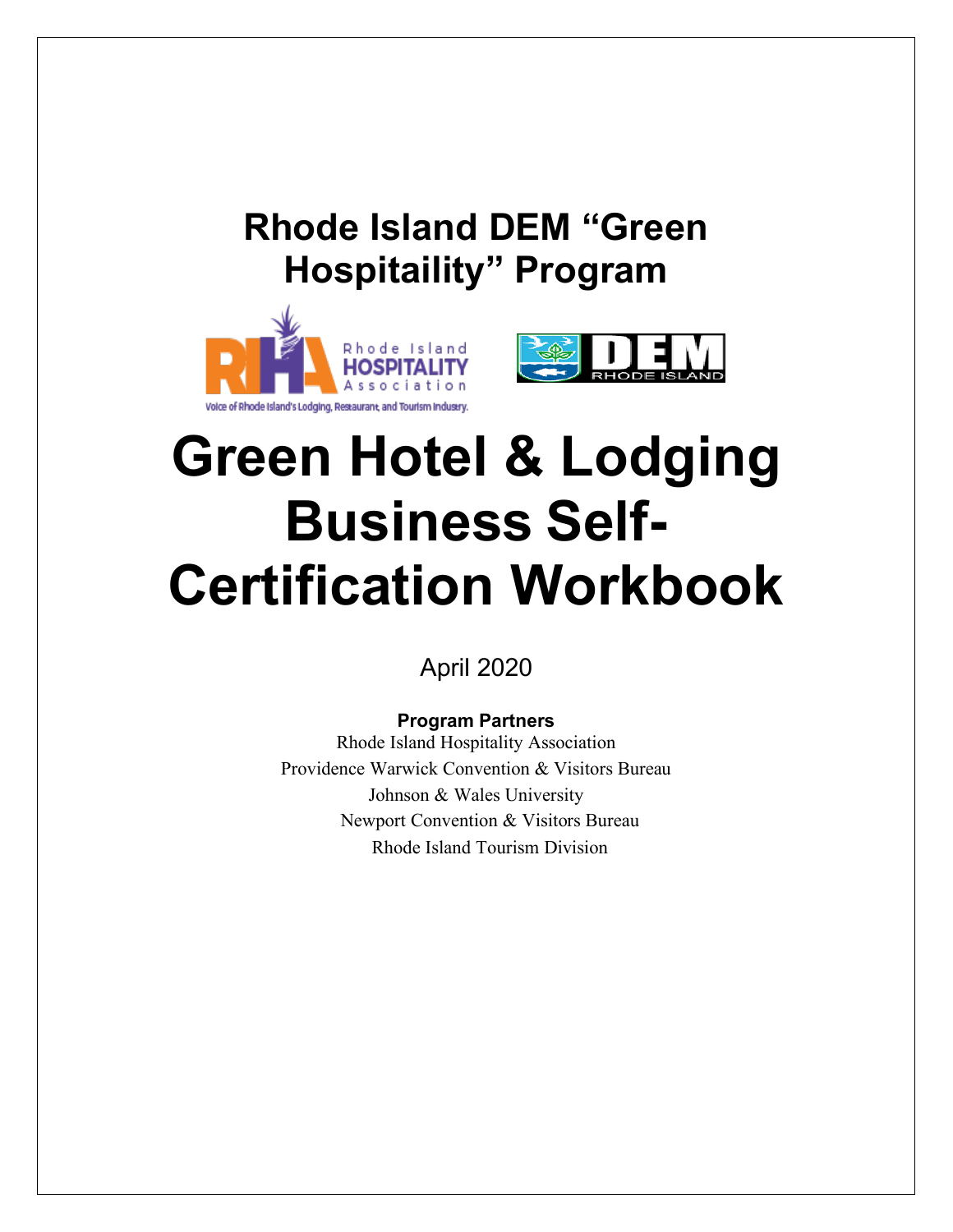

**Office of Customer and Technical Assistance**

<http://www.dem.ri.gov/programs/customertech/green-cert-programs/green-hospitality.php>

#### **Instructions and Program Details**

The following self-assessment checklist is a comprehensive evaluation tool that details the Rhode Island Department of Environmental Management (RIDEM) requirements for a "Green Hotel and Lodging Business" designation through the RIDEM Green Hospitality Program. The following checklist provides a menu of best management practices to assist in achieving your "Green Hotel and Lodging Business" designation.

The RIDEM Green Hospitality Program has several project partners in the state that are committed to promoting sustainability across the hotel and lodging industry. Project partners include the Rhode Island Hospitality Association [\(https://www.rihospitality.org/riha\),](https://www.rihospitality.org/riha),) Providence and Warwick Convention & Visitors Bureau [\(https://www.goprovidence.com/\)](https://www.goprovidence.com/), Johnson and Wales, (<https://www.jwu.edu/>), Newport Convention & Visitors Bureau [\(https://www.discovernewport.org/\)](https://www.discovernewport.org/) and the Rhode Island Tourism Division [\(https://www.visitrhodeisland.com/\)](https://www.visitrhodeisland.com/).

By becoming a Green Certified Hotel or Lodging Business you will receive the following benefits:

- A framed "Green Hotel and Lodging Business" Certification Award
- Rhode Island DEM Green Hospitality Certification Program logo and decal to use for your marketing and advertising
- A listing on both the RIDEM Green Hospitality website and the Rhode Island Hospitality Association website as a designated "Green Hotel and Lodging Business".
- Free on -going technical assistance from RIDEM on how to continue to reduce your environmental impact

The certification process involves completion of the following steps:

- 1) All of the following sections must be completed in the checklist. It consists of the following nine sections:
	- Hotel and Property Information
	- Baseline Environmental Performance
	- Communication, Education (Guests & Employees)
	- Chemical Usage and Housekeeping
	- Waste Reduction, Reuse, and Recycling
	- Water Conservation
	- Landscaping & Maintenance
	- Indoor Air Quality
	- Energy Efficiency
- 2) If you are implementing a BMP at your facility that is not listed within the following checklist, you may include the details of the specific BMP in a spaces labeled "Innovative Best Practices". For all practices listed in the checklist, in order to qualify for points it must be implemented in at least 50% of the facility 50% of the time. For example, high efficiency lighting (i.e. LEDs) must be used in at least 50% of light fixtures 50% of the time. Additionally, if green cleaners are used they must be used in at least 50% of the facility 50% of the time. Documentation will be required to verify certain practices**. To receive credit for an environmental practice you have implemented, please check the box at the end of each line. You will see corresponding points next to** each check box. The first two sections of this checklist do not generate points, they are required information from the facility. You must add up your points and enter the total at the end of each section.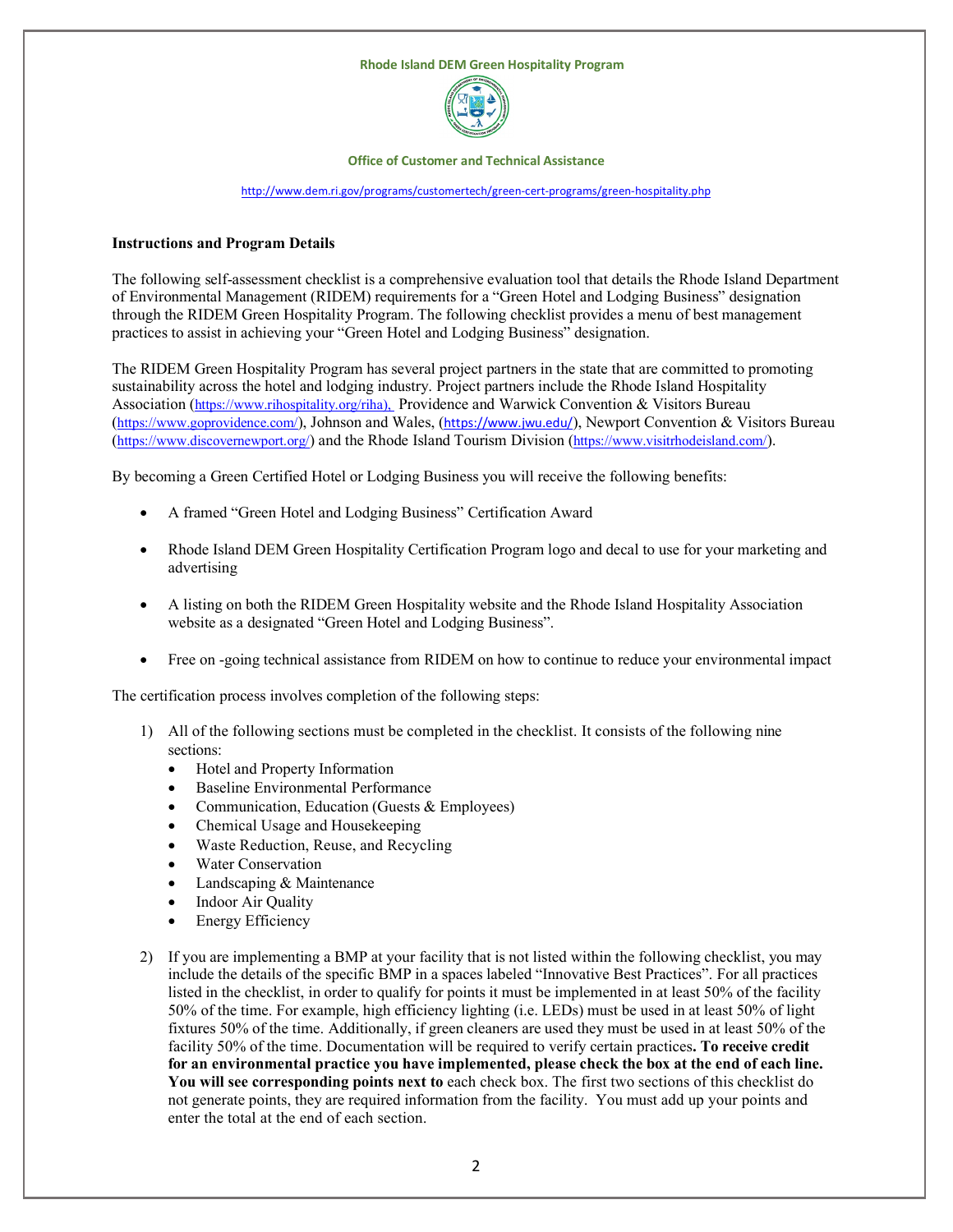

**Office of Customer and Technical Assistance**

<http://www.dem.ri.gov/programs/customertech/green-cert-programs/green-hospitality.php>

In order to check off a best management practice in the checklist it must be implemented prior to submitting the application.

**3)** Add your total points up at the end of every section.Completed checklists can be **saved and electronically submitted at the end of this form to Ann Battersby at [ann.battersby@dem.ri.gov](mailto:ann.battersby@dem.ri.gov) or can be mailed to:**

Ann Battersby Office of Customer & Technical Assistance Rhode Island Departmental of Environmental Management 235 Promenade Street Providence, RI 02908-5767 401-222-4700 ext. 7284

4) You are encouraged to save a copy of the completed checklist for your own records. Your workbook will be reviewed and will receive a final score by DEM's Office of Technical & Customer Assistance once it is received. A total of 900 total points are required for automatic certification. If the requisite number of points is reached, your business is eligible for a **two- year certification**. If you need assistance filling out the checklist, please call DEM's Office of Customer & Technical Assistance at the contact information listed above. Also, please visit the RIDEM Green Hospitality Certification Program webpage at <http://www.dem.ri.gov/programs/benviron/assist/grncert/index.htm> for more information and resources. Two years after initial certification, you must be re-certified. For **recertification**, you must complete the workbook again by adding new Best management practices to your original checklist and increase your point total by at least **50 points**.

**Thank you for your interest in the RIDEM Green Hospitality Program. We look forward to working with you to protect Rhode Island's environment and conserve our natural resources for generations to come!**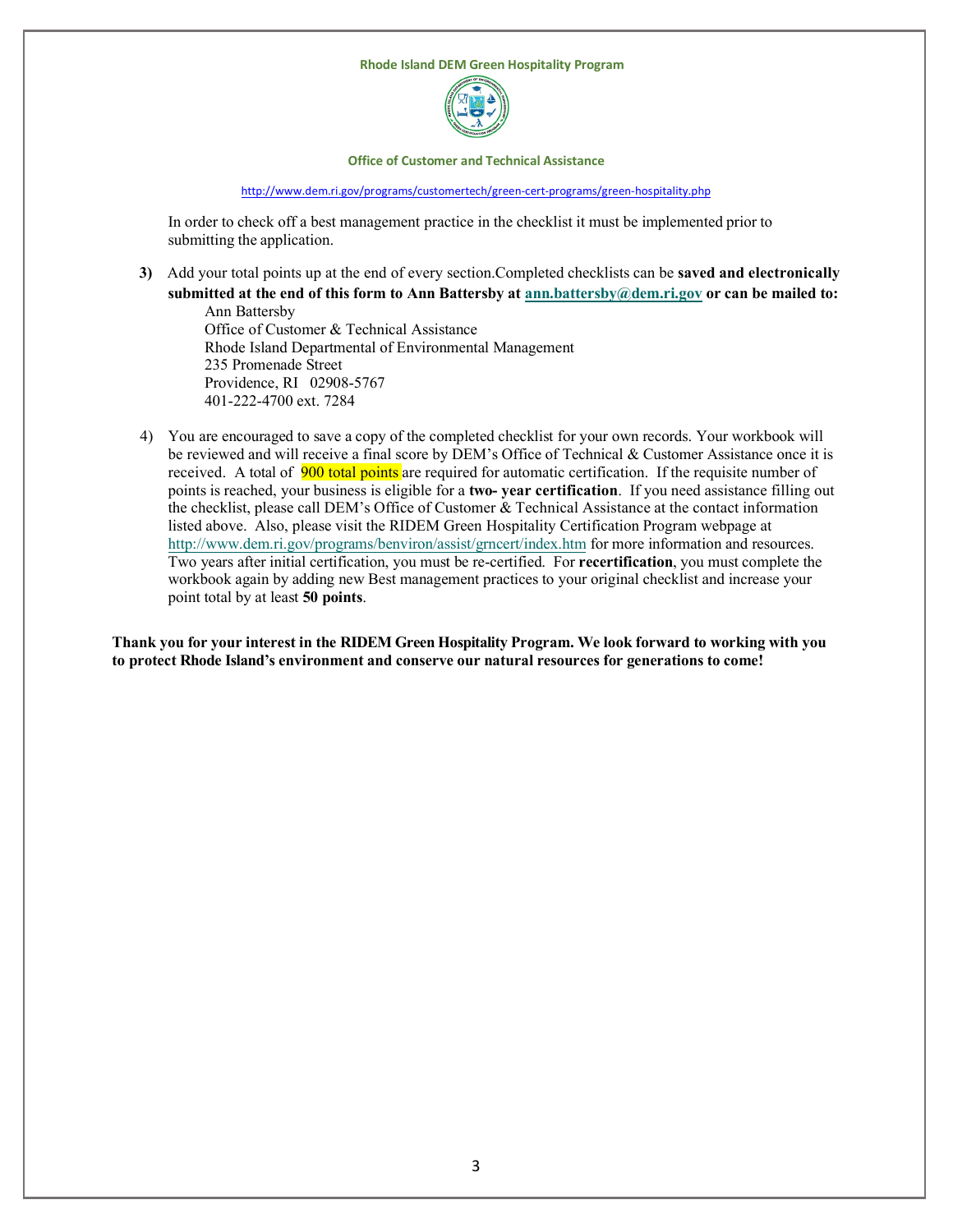

**Office of Customer and Technical Assistance**

<http://www.dem.ri.gov/programs/customertech/green-cert-programs/green-hospitality.php>

# **SECTION 1: HOTEL PROFILE & PROPERTY INFORMATION**

Name of Property and or Business Name:

Address:

Phone number:

Email:

Hotel website:

Primary Contact for Green Hotel and Lodging Certification

Name: Title: Phone: Email:

# **PROPERTY INFORMATION:**

Type of lodging facility: (check one) -

| Hotel/Motel                               |  |
|-------------------------------------------|--|
| Cabin                                     |  |
| Bed & Breakfast/Inn                       |  |
| Condo-hotel/Timeshare                     |  |
| Total building square feet                |  |
| Number of rooms                           |  |
| Number of Employees                       |  |
| Total Guest room square Feet              |  |
| Number of Meeting / Conference Facilities |  |
| Total Conference Square Feet              |  |
| Member of Audubon's Green Lodging Program |  |



Number of Restaurants

\*\* Restaurants are encouraged to fill out "RIDEM's Green Hospitality Program for "Green Restaurants" [\(http://www.dem.ri.gov/programs/customertech/green-cert-programs/green-restaurant.php\)](http://www.dem.ri.gov/programs/customertech/green-cert-programs/green-restaurant.php).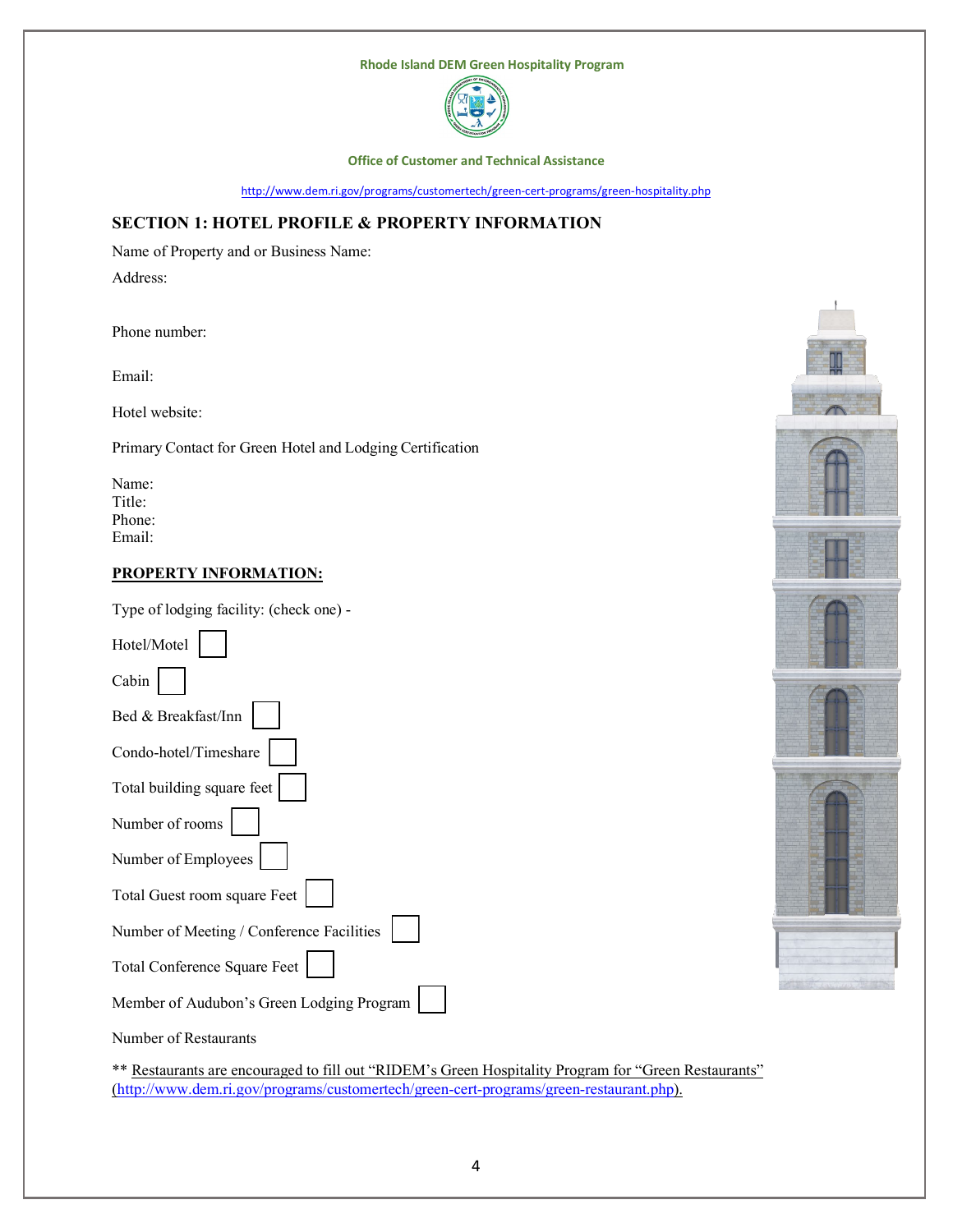

**Office of Customer and Technical Assistance**

<http://www.dem.ri.gov/programs/customertech/green-cert-programs/green-hospitality.php>

# **SECTION 2: BASELINE ENVIRONMENTAL PERFORMANCE DATA**

To improve environmental performance, a facility must first measure its current (baseline) impact. This information helps the facility set goals and measure improvements that can be shared with guests and employees. Additionally, it helps the RIDEM Green Hospitality Program promote designated facilities and collect valuable metrics.

Please report solid waste, water consumption, and energy use in the following section for the past 12 months. **Reporting time period (month/year) is from: to:** 

If an item is not applicable select **N/A.** If solid waste information is not available, then provide an estimate. An estimate can be calculated by: 1) weighing or measuring consumption/materials for one week, 2) averaging the weekly figure, 3) making sure to correct for seasonal variations in your business and 4) multiply the weekly average by 52 to get an estimated total for the year.

Measurement must be the annual amount in tons.

|      | <b>SOILD WASTE</b> |  |       |
|------|--------------------|--|-------|
| -- - |                    |  | 10111 |

| Volume to landfill                     | Estimate | N/A I |
|----------------------------------------|----------|-------|
| Volume being reused/recycled/composted | Estimate | N/A   |

# **WATER**

Total volume of water used (for all operations, including irrigation and pool). The measurement must be in total annual use in gallons. Annual use in gallons:

#### **ENERGY**

| Electricity usage (kWh)          | Cost | N/A |
|----------------------------------|------|-----|
| Natural Gas (cubic ft)           | Cost | N/A |
| Oil (gallons)                    | Cost | N/A |
| LPG (gallons)                    | Cost | N/A |
| Renewable Energy (type and unit) | Cost | N/A |
| Other energy (type and unit)     | Cost | N/A |
|                                  |      |     |

Total cost all energy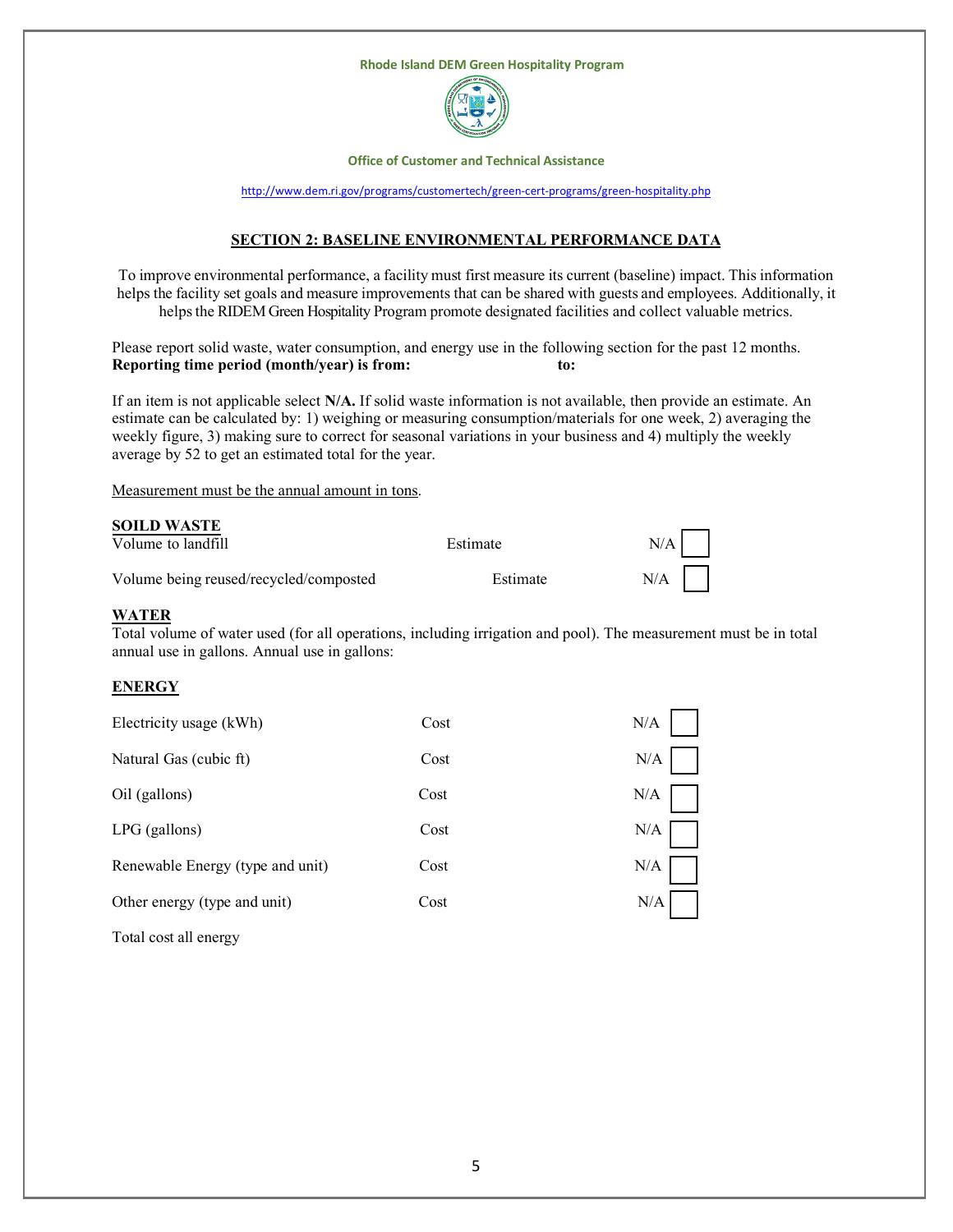

**Office of Customer and Technical Assistance**

#### <http://www.dem.ri.gov/programs/customertech/green-cert-programs/green-hospitality.php>

# **SECTION 3: COMMUNICATION, EDUCATION, (GUESTS and EMPLOYEES) and ADMINISTRATIVE.**

Create, adopt, and display an environmental policy. The policy should be communicated to all guests and staff. Please attach a copy of the written environmental policy. This can be a corporate environmental policy. This policy must be signed by all employees. (**10 points**).

Create an environmental task force or "green team" made up of employees. This can be in the form of a corporate wide task force. Attach meeting dates and attendees for past 3 meetings. (**10 points**).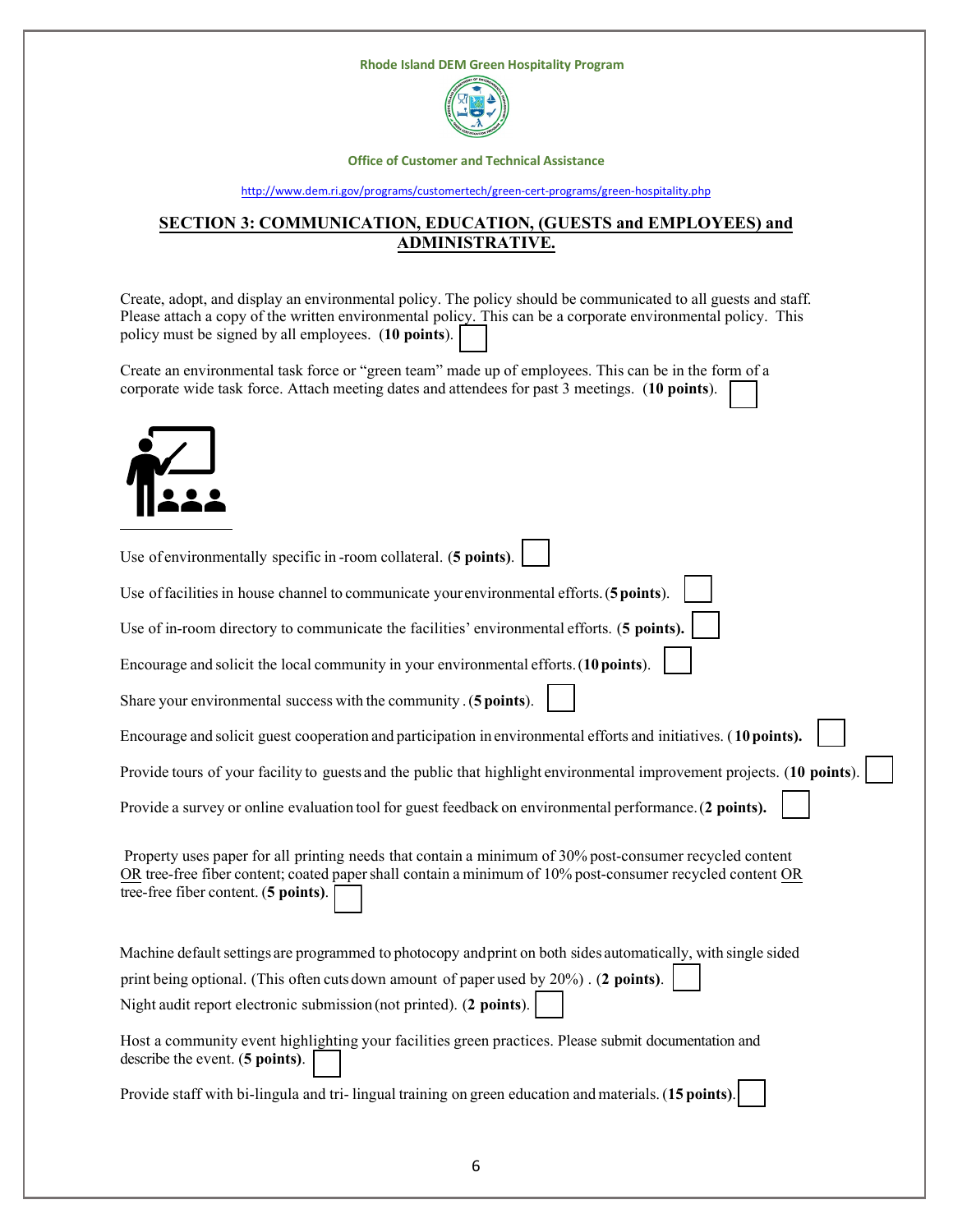

**Office of Customer and Technical Assistance**

<http://www.dem.ri.gov/programs/customertech/green-cert-programs/green-hospitality.php>

# **Conduct Regular Training for the following:**



| Handling of hazardous material. (5 points).                                                                                                                                                                                      |
|----------------------------------------------------------------------------------------------------------------------------------------------------------------------------------------------------------------------------------|
| Best environmental management practices. (10 points).                                                                                                                                                                            |
| Proper disposal and handling procedures in chemical storage areas. (5 points).                                                                                                                                                   |
| Importance and rationale for environmental practices implementation including economic, environmental and<br>social considerations. (10 points).                                                                                 |
| Include environmental policies in advertising materials and or on website. (5 points).                                                                                                                                           |
| Encourage employee best environmental practices outside of work: recycling, carpooling, ect. (10 points).                                                                                                                        |
| Subscribe to environmental information resources. (5 points).                                                                                                                                                                    |
| Enroll in voluntary environmental programs . (10 points).                                                                                                                                                                        |
| Establish at least one individual for wildlife inventorying purpose at the hotel property. (10 points).                                                                                                                          |
| Creation of a list of specific environmentally preferred products (EPP) to use at your property. RIDEM has a<br>list of EPP products listed on the RIDEM Green Hospitality website. (10 points).                                 |
| <b>Innovative Best Practice</b><br>Please use the space below to list any innovative practices you are implementing at your facility that were not<br>listed in the section above. We will award points to your BMP upon review. |

**SECTION 3: Communication, Education, and Administrative Point Total**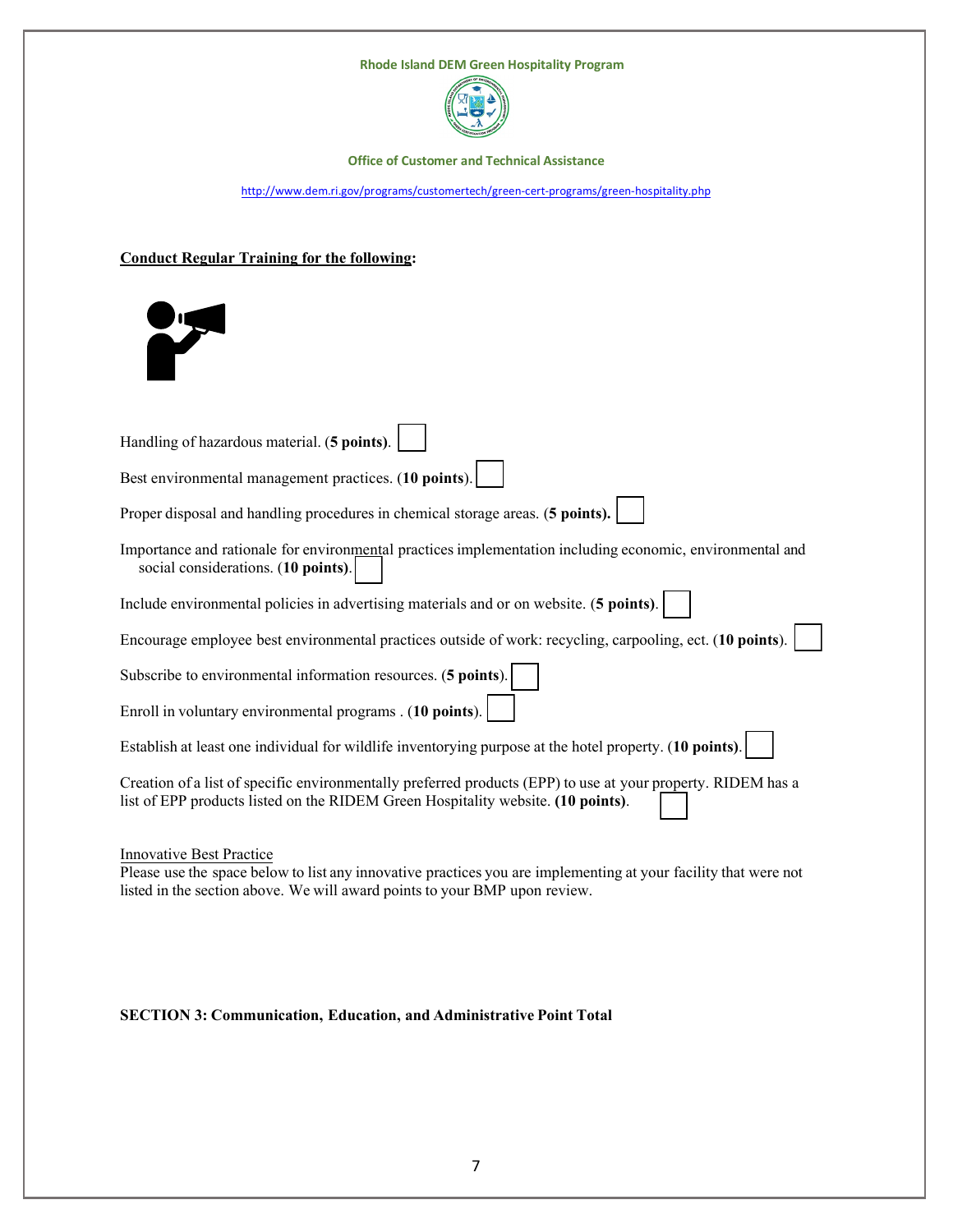

**Office of Customer and Technical Assistance**

<http://www.dem.ri.gov/programs/customertech/green-cert-programs/green-hospitality.php>

# **SECTION 4: HOUSEKEEPING & CHEMICAL SAFETY**

Use cleaners and detergents that are readily biodegradable and do not contain certain chemicals. Chemical formulation information is found on the individual safety data sheets for products. Safety Data Sheets (SDS) should be kept in an employee area where they are accessible by staff. Check the box **if YOU DO NOT USE PRODUCTS THAT CONTAIN THE FOLLOWONG CHEMICAL COMPONENTS. ( 15 points).** 

- chlorine bleach
- phosphates
- ethylene diamine tetraacetic acid or ethylene dinitrilotraacetic acid (EDTA)
- nitrilotriacetic acid (NTA)
- monoethanolamine (MEA)
- 2-butoxyethanol or ethylene glycol monobutyl ether (EGBE) or butyl cellusolve
- 2-Methoxyethoxy ethanol or diethylene glycol monomethyl ether (DEGME)
- Alkylphenol ethoxylates (APE)
- Dibutyl phthalate (DBP)
- Nonylphenol ethoxylates (NPEs)

Disinfectants are not considered environmentally preferable but are required by law to be used in some areas. The RIDEM encourages businesses to use disinfectants only where absolutely necessary and to ensure disinfectants are used minimally. Staff should be trained on how to use them and there should be a written procedure or policy for what gets disinfected and how to do it. Disinfectants should always be used with goggles and gloves. (**5 points)**.

Your facility has a documented Standard Operating procedure for what gets disinfected and how it gets disinfected. Check the box if you have a SOP for disinfection. Please provide a copy of your written disinfection policy. (**10 points)**.

#### Green Cleaning Products

Please check the following boxes if you use cleaning products that are third party certified by the following organizations.

- 1) Green Seal Cleaners (**5 points**)
- https://www.greenseal.org/products-services/ 2) Eco Logo (**5 points**)
- http://www.ecolabelindex.com/ecolabel/ecologo

3) Design for the Environment (DfE) and Safer Choice https:// www.epa.gov/saferchoice. (**5 points**).



If you checked the box above, please list the following GREEN cleaners used for additional points. Green cleaners will be certified by the above organizations. Green cleaners can also be identified by **EPA Safer Choice** logo. For every cleaner you list, you will obtain **8 points**. glass cleaner:

floor cleaner:

metal polish:

bathroom cleaner:

floor wax: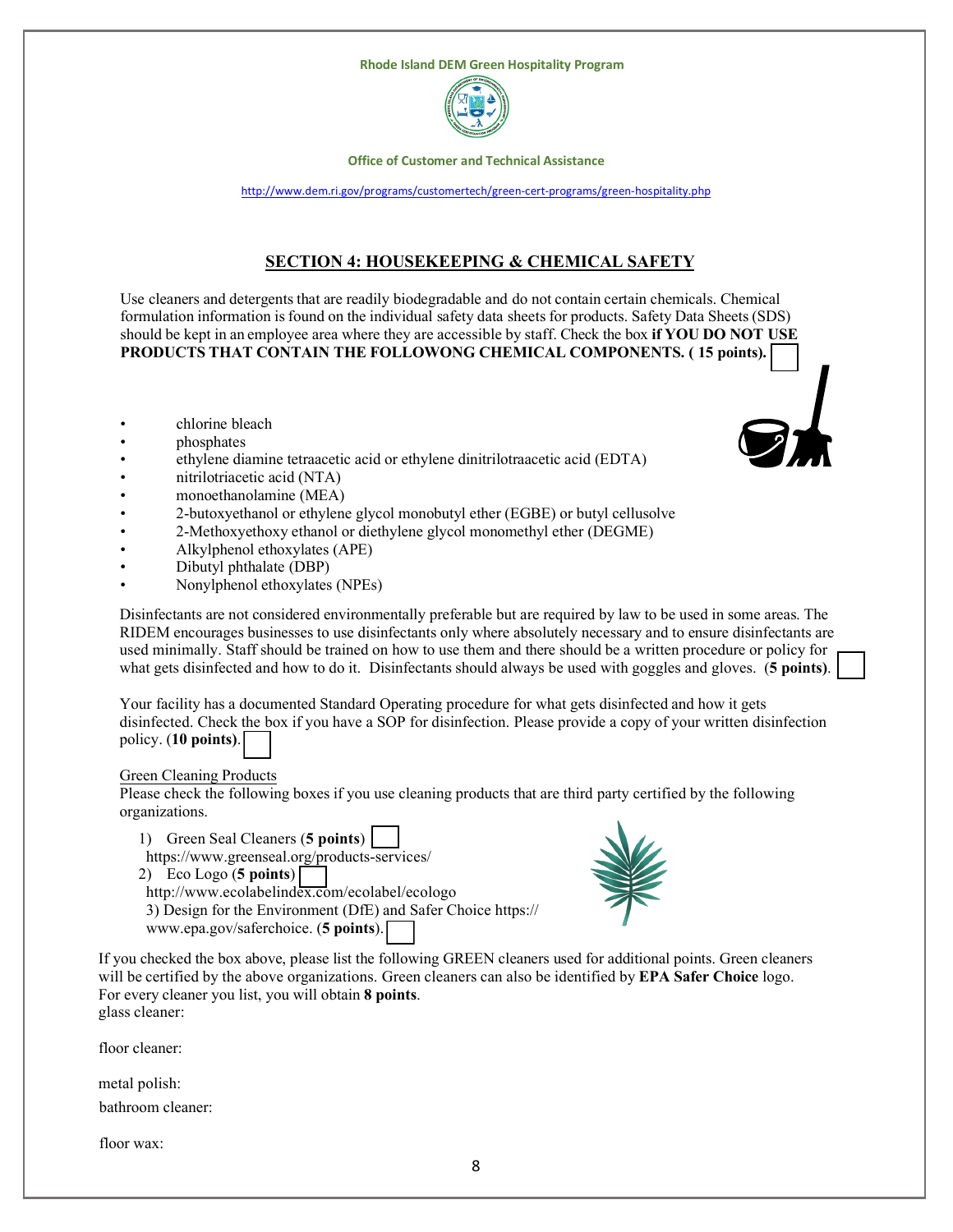

# **SECTION 4: HOUSEKEEPING AND CHEMICAL SAFETY POINTS TOTAL**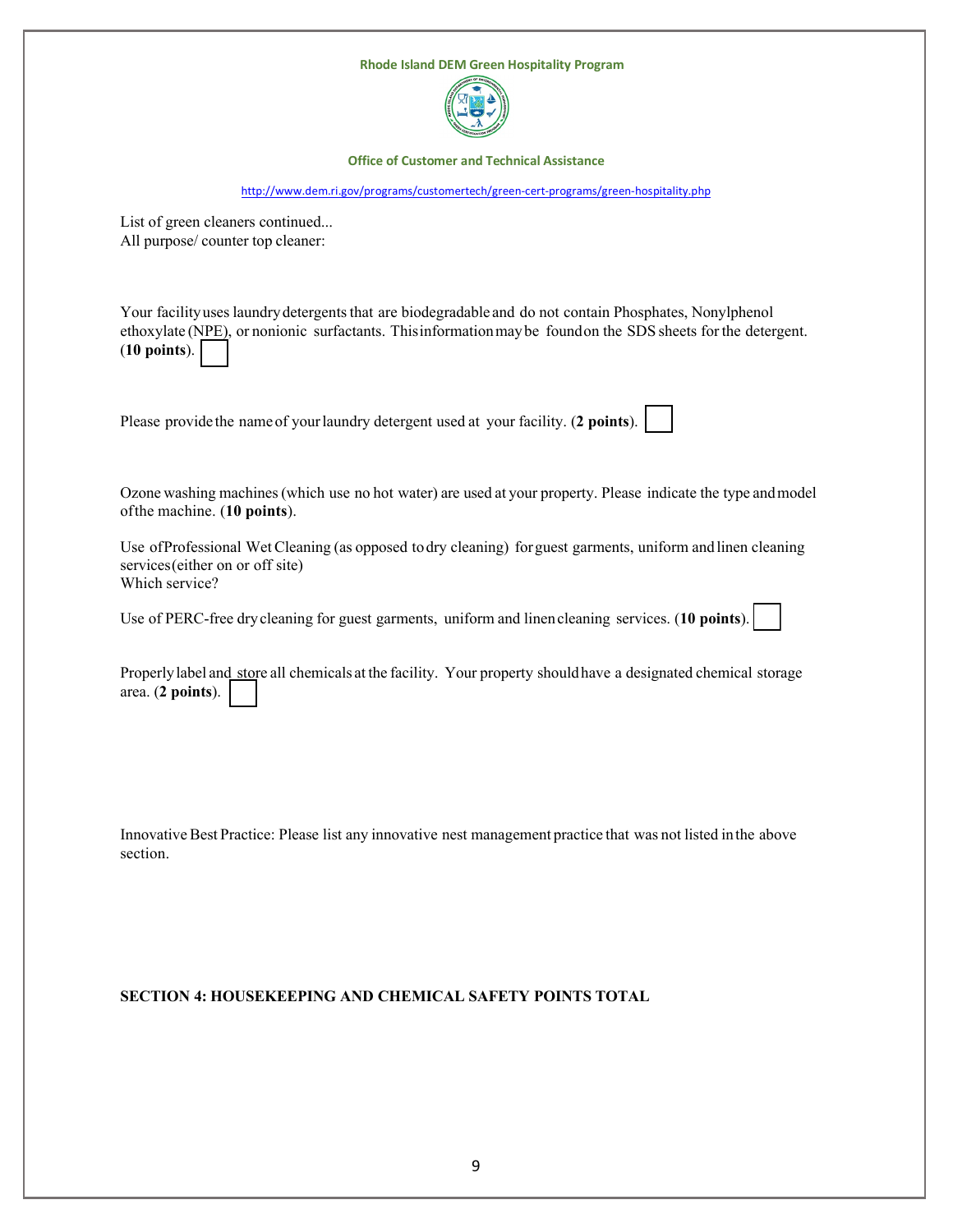



**Office of Customer and Technical Assistance**

<http://www.dem.ri.gov/programs/customertech/green-cert-programs/green-hospitality.php>

# **SECTION 5: WASTE REDUCTION, REUSE, and RECYCLING**

Commercial recycling is a law in Rhode Island. A generator of commercial solid waste covered under this law is any person or entity who generates commercial solid waste or accepts responsibility for collecting, storing, or disposing of their tenant's waste. A generator of commercial waste shall segregate their solid waste from their recycling. Subsequent to the point of generation, no person shall combine segregated recyclables with solid waste in a manner that renders the material not marketable. See the following link to the Commercial Recycling Law in Rhode Island. [https://rules.sos.ri.gov/regulations/part/250-140-20-1.](https://rules.sos.ri.gov/regulations/part/250-140-20-1)



Please describe the recycling procedures at your facility. **This is mandatory.** There are no points awarded for correctly recycling. You need to contact the RIDEM OCTA if you need assistance determining your compliance with the RI Commercial Recycling Law. We can assist in bringing you into compliance. Describe recycling procedures for the following materials.

Paper (magazines, newspaper, office paper)

Cardboard

Glass

Aluminum cans

Plastic\_

Steel cans

Guest Recycling: Distribute recycling bins throughout the facility for use by the employees and guests in order to recycle soda cans, food cans, newspapers, glass, and plastics. Bins should be placed in all common areas and guest rooms.

In-Room Recycling: Distribute recycling bins in all guest rooms in order to collect glass, plastic, paper, and cans.

| Please check the corresponding boxes and generate points if you perform any of the following BMPs for recycling |  |  |  |  |  |
|-----------------------------------------------------------------------------------------------------------------|--|--|--|--|--|
| and waste collection.                                                                                           |  |  |  |  |  |

| Provide newspaper to guests only upon request. (2 points).                               |
|------------------------------------------------------------------------------------------|
| Minimize or eliminate plastic bags use in retail operations. (2 points).                 |
| Replace polystyrene (stryofoam) with re-useable or biodegradable products . (10 points). |
| Part of a mattress recycling program (10 points).                                        |
| Refillable soap dispensers. (2 points).                                                  |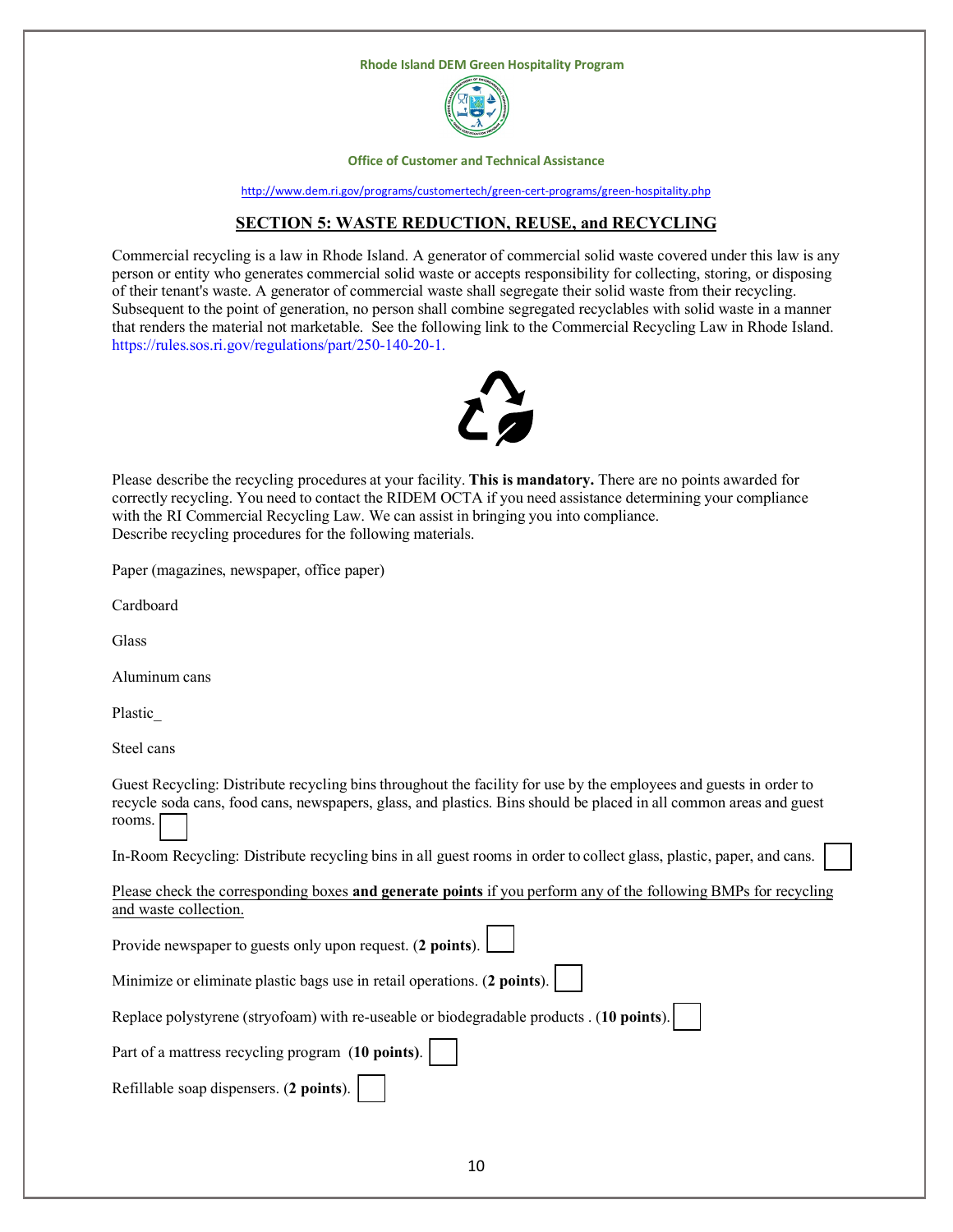| <b>Rhode Island DEM Green Hospitality Program</b>                                     |  |
|---------------------------------------------------------------------------------------|--|
| <b>Office of Customer and Technical Assistance</b>                                    |  |
| http://www.dem.ri.gov/programs/customertech/green-cert-programs/green-hospitality.php |  |
|                                                                                       |  |

| Refillable shampoo dispensers. (5 points).                                           |
|--------------------------------------------------------------------------------------|
| Glass drinking glasses. (2 points).                                                  |
| Returnable delivery containers. $(10 \text{ points})$ .                              |
| Cloth napkins and table cloths. $(5 \text{ points})$ .                               |
| Re-useable place service for in-room service (cutlery, plates, and cups) (5 points). |

An additional requirement for commercial businesses in RI is to dispose of Universal Waste properly. The Rhode Island Department of Environmental Management Universal Waste Rule is a regulation that prohibits the disposal of the following wastes. A Universal Waste is waste that is generated by both the commercial and industrial sectors. Universal waste is defined as batteries, pesticides, electronic waste, mercury-containing equipment, and fluorescent lamps. Universal waste must not be accumulated at a facility for more than a year. Send (at a minimum) YEARLY to a consolidation or recycling facility. This is a LEGAL obligation for all businesses within the state of Rhode Island. Points will NOT be awarded for compliance with this rule. If you are not in compliance with the rule, the RIDEM OCTA will work with you to bring you into compliance. You can view the following link for more information the Universal Waste Rule: ht[tp://www.dem.ri.gov/programs/benviron/assist/pdf/univrule.pdf](http://www.dem.ri.gov/programs/benviron/assist/pdf/univrule.pdf)

Describe recycling procedures for the following:

Batteries (rechargeable and non-rechargeable)

Electronics (all computers, DVD, VCR, CD, Video game, telephones, copiers, televisions, radios ect)

Pesticides

Mercury containing equipment (thermostats, switches)

Mercury Lamps (fluorescent lamps, neon lamps fluorescent signs, HID lamps).

If you need technical assistance in adhering to these requirements. The RIDEM Office of Customer and Technical Assistance will assist you. See contact information on page 2.

# Waste Management BMPs for Outdoor Collection Areas, Please give check off the following BMPs in order to generate points.

Waste and recycling bins are kept sheltered from, rain or snow. (**2 points)**.

Keep recycling items loose in bins, **DO NOT** keep in paper or plastic bags. Plastic bags can only be recycled in specific designated locations. Paper bags can be recycled in the regular single stream recycling. (**2 points**).

Flatten boxes and cut down pieces to 3 X 5X 1 in pieces. (**2 points).**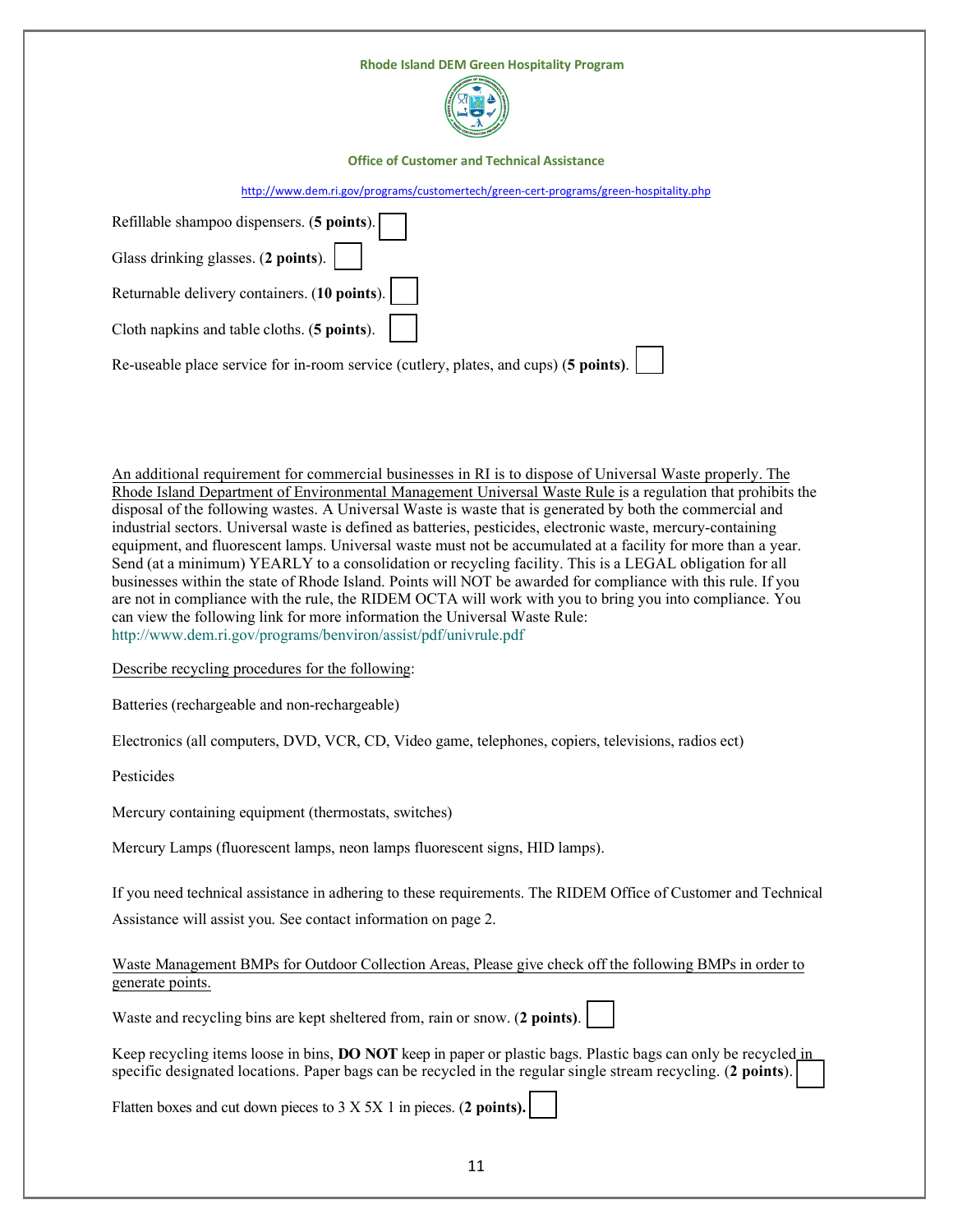| <b>Rhode Island DEM Green Hospitality Program</b>                                     |
|---------------------------------------------------------------------------------------|
| <b>Office of Customer and Technical Assistance</b>                                    |
| http://www.dem.ri.gov/programs/customertech/green-cert-programs/green-hospitality.php |
|                                                                                       |
| Keep paper flat (2 points).                                                           |
| Keep paper sheets intact (2 points).                                                  |
| Rinse containers. (2 points).                                                         |
| Keep plastic caps and tops on containers when putting in recycling bins. (2 points).  |
| Do not put broken glass in recycling. (2 points).                                     |
| Proper trash receptacles with lids are placed outside business entrance. (2 points).  |
| Keep areas outside your business free of trash and debris. (10 points).               |
| Recycling containers outside the entrance. (10 points).                               |

Green Purchasing Best Management Practices - please check the boxes to generate points.

Please check the box and give yourself points if you purchase products any of the following packaging products that contain a high recycled content. After you check the box, indicate in the space provided the name of the product you use.

| BPI certified or 100 % Bio-based (plastics) (15 points).                 |
|--------------------------------------------------------------------------|
| Contains 10-49% pre-consumer recycled content for plastic (10 points).   |
| Contains 50-100% pre-consumer recycled content for plastic. (15 points). |
| Contains 10-49% post-consumer plastic. (10 points)                       |
| Contains 50-100% post-consumer plastic. (15 points).                     |
| Contains 10-39% post-consumer waste (PCW). (10 points).                  |
| Contains 40-69% post-consumer waste (PCW) (15 points).                   |
| Contains 70-89% post-consumer waste (PCW) (20 points).                   |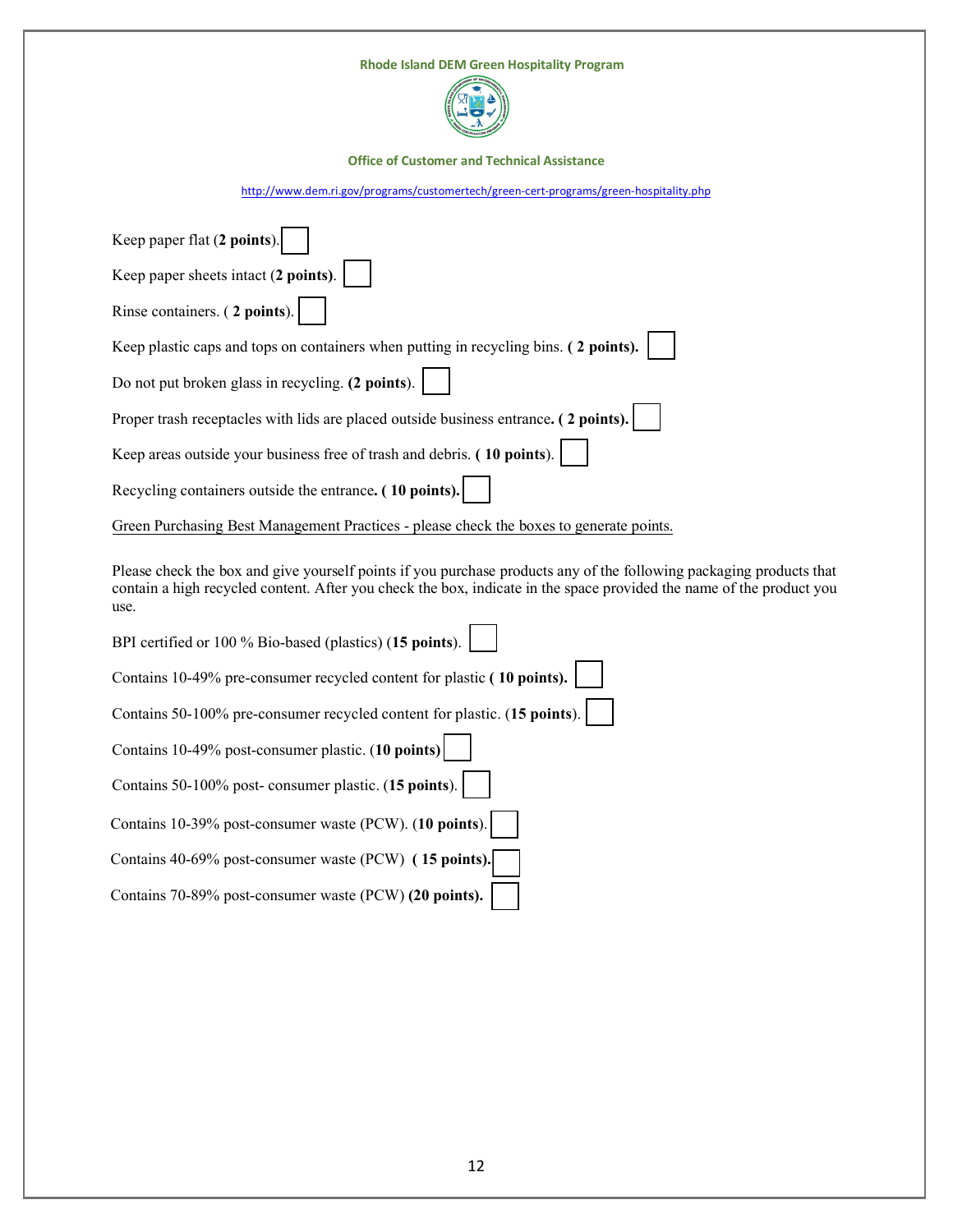

#### **Office of Customer and Technical Assistance**

#### <http://www.dem.ri.gov/programs/customertech/green-cert-programs/green-hospitality.php>



#### Food Waste

Food waste recycling is an important BMP that hotel and lodging businesses can take part in. We understand that some facilities have limited food services areas, while others multiple restaurants. To cover the wide range of food services facilities' implement, we ask that for facilities that have a restaurant that they fill out the RIDEM Green Hospitality "Green Restaurant Checklist" found at the following link:

<http://www.dem.ri.gov/programs/customertech/green-cert-programs/green-restaurant.php>

For hotel and lodging businesses that have limited food service WITHOUT a separate restaurant, we ask that check off the following BMPS that you implement to obtain points.

Recycle grease. Grease can be recycled into biodiesel. A specific vendor would need to be retained to collect grease and oil. Please check the box if you recycle grease and name the grease recycling vendor. (**15 points)**.

Compost food waste generated at facility by collecting food waste in separate bins. Bins should be appropriately labeled and removed via a food waste hauler. (**20 points)**. Name your food waste hauler

Track how much food waste is collected to calculate metrics. (**20 points)**.

#### Events

When your facility hosts an event, wedding, or corporate function, we ask that you make every effort to make it a green event. Please utilize the RIDEM Green Event Checklist found at the following link: <http://www.dem.ri.gov/programs/customertech/green-cert-programs/green-events.php>. Please check the box of you have completed this checklist and submit the "green event" checklist with yoursubmittal package. **(20 points).**

#### Innovative Best Practice

Please use the space below and check the box for any innovative practices you are implementing at your facility.

#### **SECTION 5 WASTE REDUCTION, REUSE, and RECYCLING POINTS TOTAL**: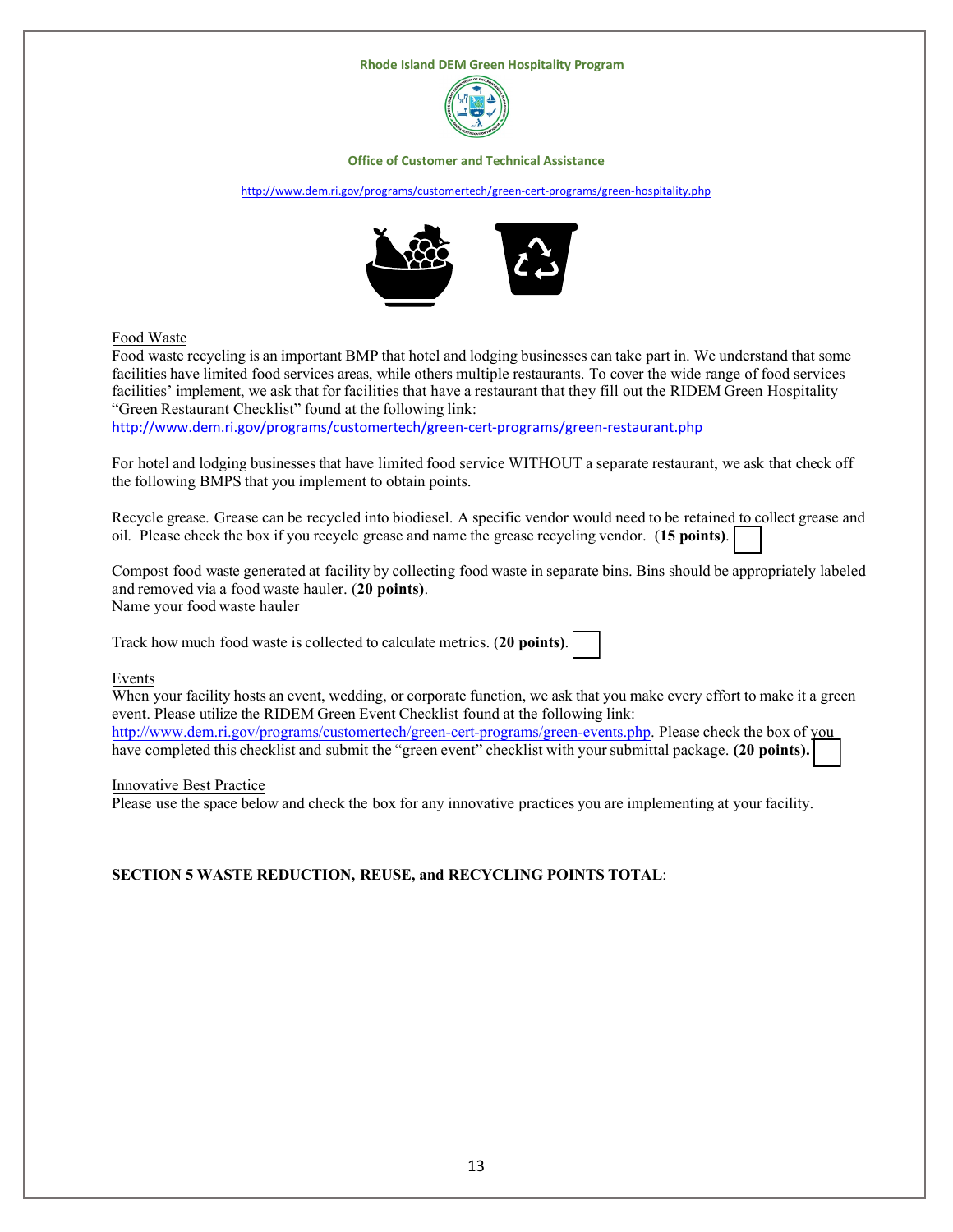

**Office of Customer and Technical Assistance**

<http://www.dem.ri.gov/programs/customertech/green-cert-programs/green-hospitality.php>



### **SECTION 6: LANDSCAPING & MAINTENANCE**

Please check the boxes to generate points on any of the following BMPs.

Pesticide spraying notification (indoors and out). (**2 points)**.

Notification to employees if pesticide spraying has occurred . ( **2 points).**

Practice integrated pest management (IPM) techniques to treat pest problems. If you don't know what IPM is please see the following link. If you checked box for IMP please describe IPM tools used below. (**10 points)**.

| inside facility  |  |
|------------------|--|
| outside facility |  |

Describe techniques used

Use environmentally preferable or non-toxic chemicals for landscaping, turf management purposes or site maintenance. (**10 points**).

Use vegetative buffers to protect water bodies (streams, ponds, lakes, saltwater, etc) from parking lots and driveways etc. Please describe your buffer and how its maintained. (**20 points)**.

Plant native species on grounds (need less water to maintain). (**20 points)**.

Mulch grass clippings and rather than bagging them return to ground. Grass clippings contain 4% nitrogen and act like a time release fertilizer when they are returned regularly to the soil. (**10 points**).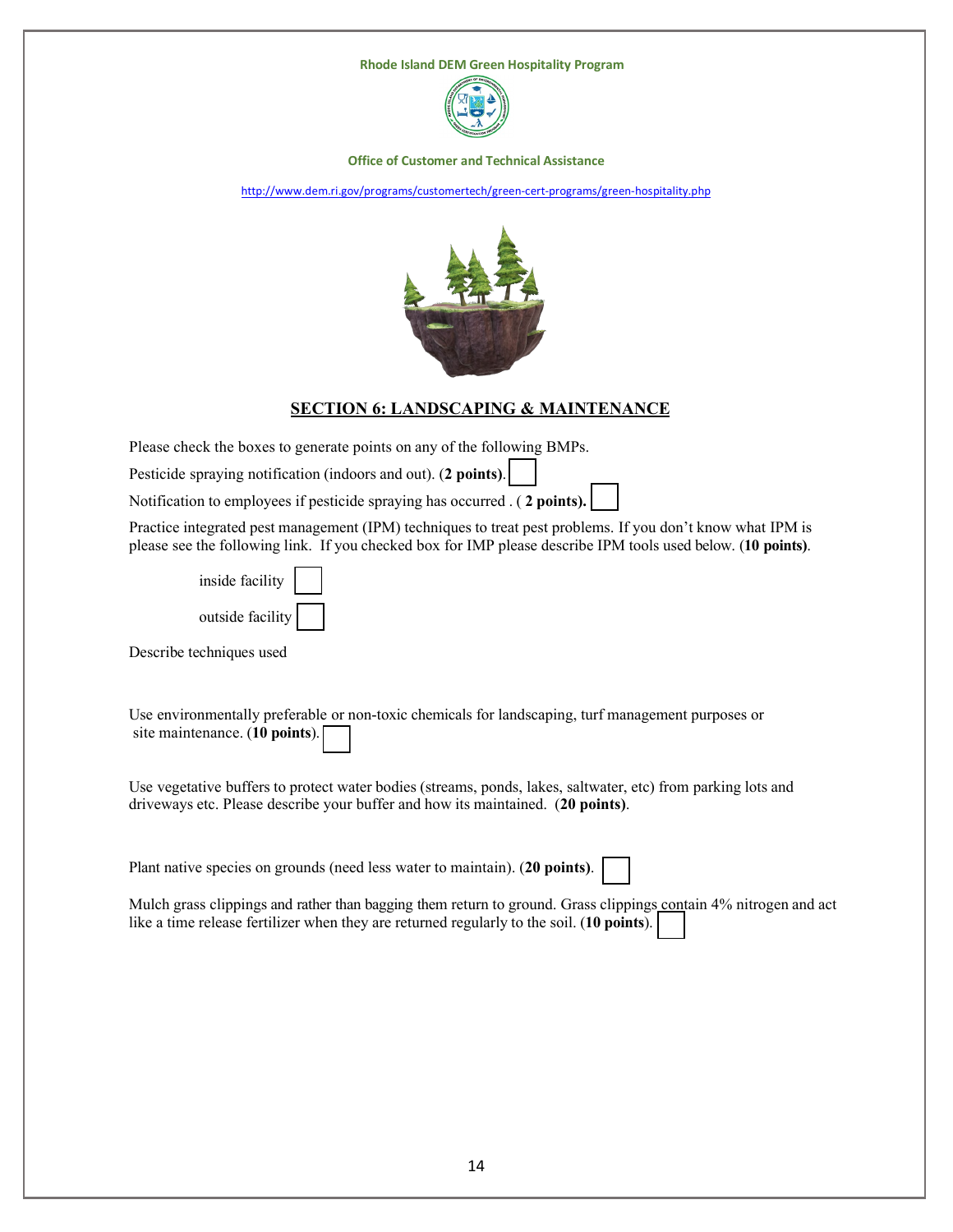| <b>Rhode Island DEM Green Hospitality Program</b>                                                                                                                                                                                     |
|---------------------------------------------------------------------------------------------------------------------------------------------------------------------------------------------------------------------------------------|
| <b>Office of Customer and Technical Assistance</b>                                                                                                                                                                                    |
| http://www.dem.ri.gov/programs/customertech/green-cert-programs/green-hospitality.php                                                                                                                                                 |
| Use automatic sprinkler systems with moisture sensors preventing sprinklers from coming on when it is<br>raining or just after it has already rained. Should apply 1 inch of water per week in one or two<br>watering's. (10 points). |
| Implementation of graywater recycling system for irrigation. (20 points).                                                                                                                                                             |
| Implementation of cisterns and rainwater collection for irrigation. (20 points).                                                                                                                                                      |
| No sprinkler system, hand watered only when needed. (10 points).                                                                                                                                                                      |
| Purchase paint products with "low" VOC or "no" VOC content:                                                                                                                                                                           |
| Interior Flat paint: less than 50 g/l VOC content. (5 points).                                                                                                                                                                        |
| Exterior Flat paint: less than 100 g/l VOC content. (5 points).                                                                                                                                                                       |
| Recycle paint through Paint Care RI (https://www.paintcare.org/paintcare-states/rhode-<br>island/#/everyone). (10 points).                                                                                                            |
| Reducing impact from carpeting:                                                                                                                                                                                                       |
| Dry carpet cleaning system. (10 points)                                                                                                                                                                                               |
| Non carpeted flooring for rooms. (10 points).                                                                                                                                                                                         |
| Non carpeted flooring for common areas. (10 points).                                                                                                                                                                                  |
| <b>Innovative Best Practice:</b>                                                                                                                                                                                                      |

Please us the space below to list any innovative practices you are implementing at your facility that was not listed in the section above. We will award points to your BMP upon review.

# **SECTION 6 LANDSCAPING AND MAINTENANCE POINTS TOTAL**: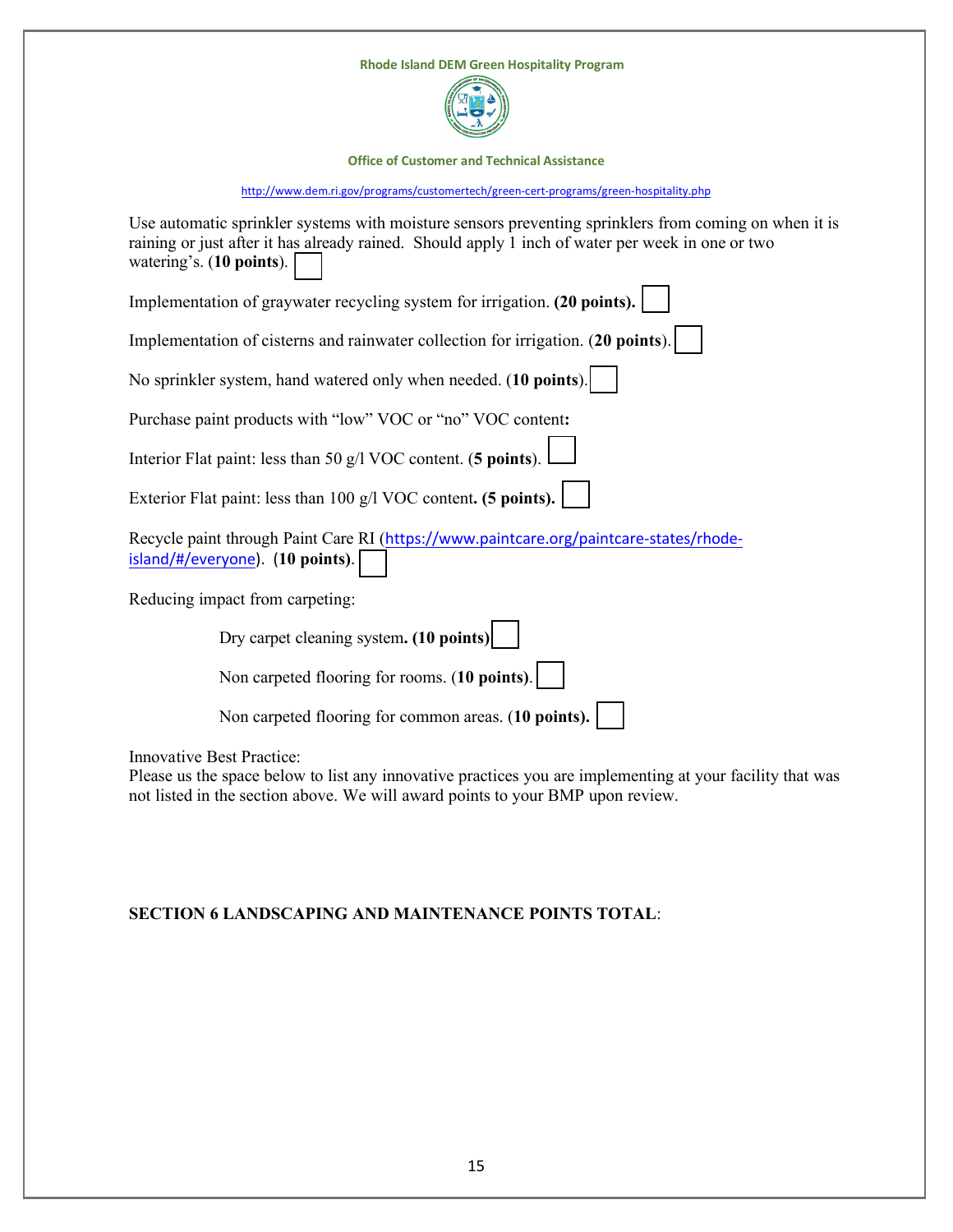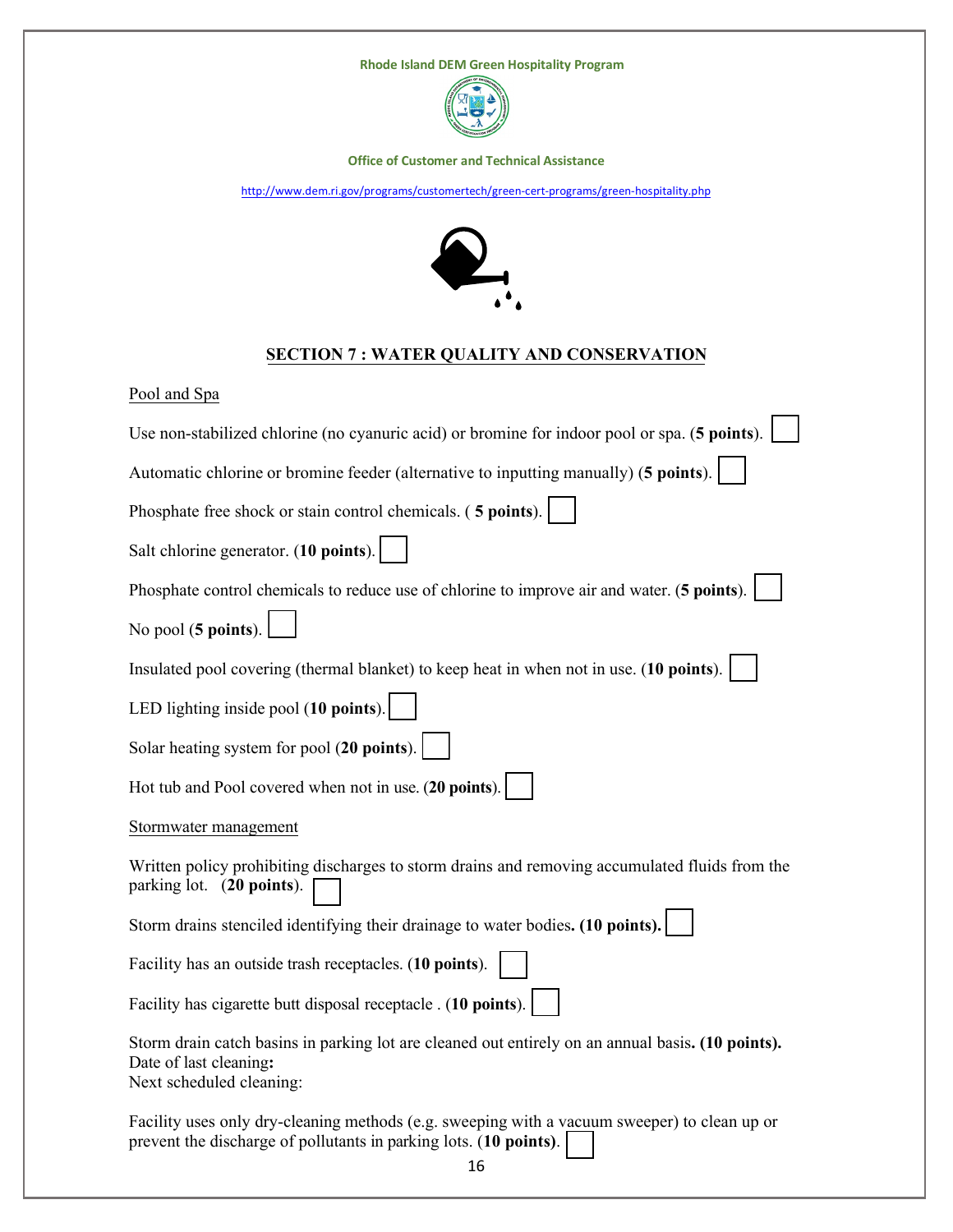| <b>Rhode Island DEM Green Hospitality Program</b>                                                                                                                                 |
|-----------------------------------------------------------------------------------------------------------------------------------------------------------------------------------|
| <b>Office of Customer and Technical Assistance</b>                                                                                                                                |
| http://www.dem.ri.gov/programs/customertech/green-cert-programs/green-hospitality.php                                                                                             |
| Stormwater/polluted runoff management and/or structural treatment systems in place. (10 points).                                                                                  |
| Catch basin insert in storm drains. This would entail using a sponge in the catch basin to trap oils and<br>grease. (10 points).                                                  |
| Absorbents in the storm drains such as drop inlet pillows. (10 points).                                                                                                           |
| Tree boxes in landscaping, (20 points).                                                                                                                                           |
| Porous Pavement (50 points).                                                                                                                                                      |
| Rooftop Greening (50 points).                                                                                                                                                     |
| Bio-retention (rain garden) areas. (30 points).                                                                                                                                   |
| Wet Ponds (30 points).                                                                                                                                                            |
| Installed infiltrators (30 points).                                                                                                                                               |
| <b>Water Conservation Management Practices</b>                                                                                                                                    |
| Use a preventative maintenance schedule to find and repair leaky faucets, toilets, and pipes. (5 points).                                                                         |
| Have a water assessment conducted by local utility company, local water management district or other<br>appropriate organization. (20 points).<br>Assessment date<br>Conducted by |
| Conduct a self-audit using a facility specific worksheet. (10 points).<br>Submit the completed worksheet with checklist.                                                          |
| Offer a towel reuse program in guest rooms. (5 points).<br>Submit a copy of guest room signage with the checklist.                                                                |
| Conduct regular water pressure monitoring. (10 points).                                                                                                                           |
| Water Conservation in Public Bathrooms/Washrooms                                                                                                                                  |
| Low flow toilets, 1.5 gallons or less per minute. Aerators are included. (10 points).<br>Manufacturer<br>Product Number                                                           |
| Faucets flow controller or auto shut off. (10 points).<br>Manufacturer & Product Number                                                                                           |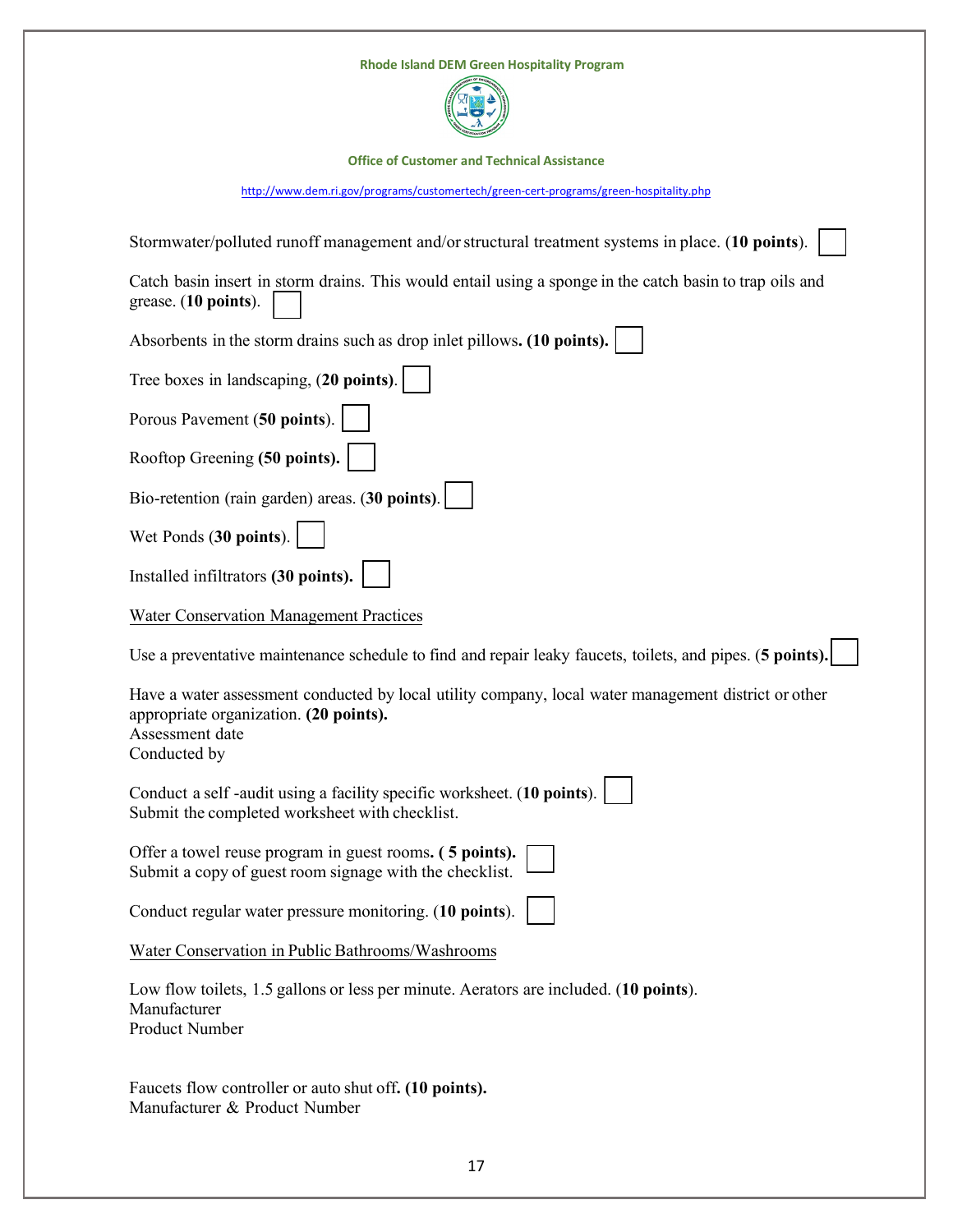

#### **Office of Customer and Technical Assistance**

<http://www.dem.ri.gov/programs/customertech/green-cert-programs/green-hospitality.php>

Low Flow Showerheads, 2.0 gallons or less per minute. (**10 points)**.

Manufacturer Product Number

Water conserving toilets, 6 – liter / 1.6 gallons or less per flush. (**10 points)**.

Manufacturer Product number

Dual Flush toilets, .75 / 1.6 gallons per flush. (**10 points**). Manufacturer Product Number

Water conserving retrofit device in toilet. (**10 points**). Manufacturer Product Number

Toilets with photo sensors **(10 points).** Manufacturer Product Number

Urinals with photo sensors **(10 points).** Manufacturer Product Number

Waterless urinals (**10 points).** Manufacturer Product Number

Water Conservation in Guest Rooms

Low flow toilets, 1.5 gallons or less per minute. Aerators are included.(**10 points**)

Manufacturer Product Number

Low -Flow shower heads. 2.0 gallons or less per minute. (**10 points)**.

Manufacturer Product Number

Water conserving toilets, 6- liter/1.6 gallon or less per flush. (**10 points).**

Manufacturer Product Number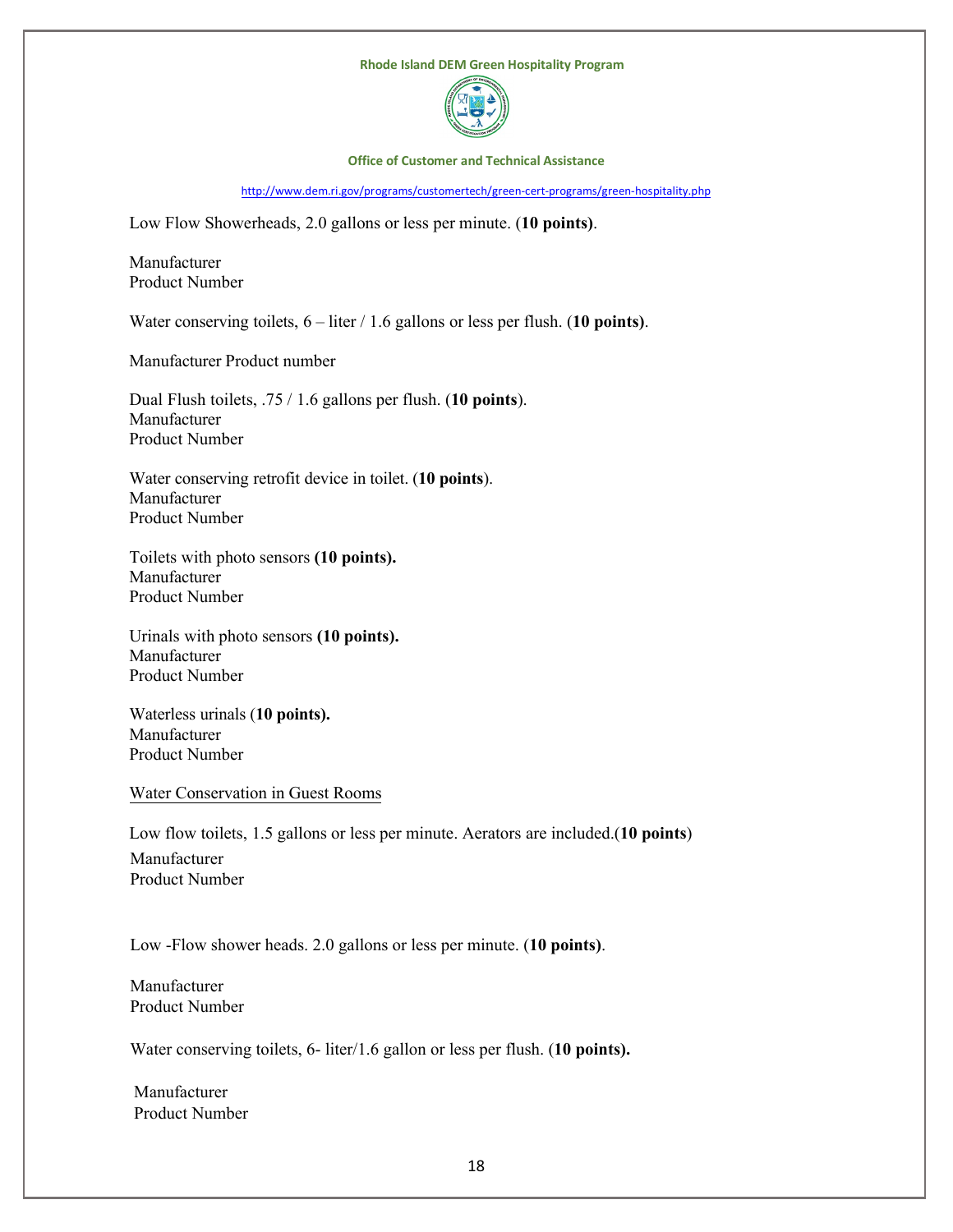

**Office of Customer and Technical Assistance**

<http://www.dem.ri.gov/programs/customertech/green-cert-programs/green-hospitality.php>

Dual Flush toilets, .75 / 1.6 gallons per flush. (**10 points**). Manufacturer Product Number

Water conserving retrofit device in toilet . (**10 points)**. Manufacturer Product Number

If you have a restaurant at your facility – please fill out RIDEM's Green Restaurant Checklist to document BMPs for water savings in kitchen. [http://www.dem.ri.gov/programs/customertech/green](http://www.dem.ri.gov/programs/customertech/green-cert-programs/green-restaurant.php)[cert-programs/green-restaurant.php](http://www.dem.ri.gov/programs/customertech/green-cert-programs/green-restaurant.php)

Water Use for Laundry

Use final rinse water as pre-rinse water for subsequent cycles in washing machines. (**5 points**).

Where applicable, guests are encouraged to run full capacity loads for dishwashers and washing machines. This is encouraged by signage in guest rooms. (**5 points**).

Ice Machines are air cooled (**10 points**). Manufacturer Product Number

Ice Machines have a cut off valve **(5 points).** Manufacturer Product Number

Innovative Best Practice:

Please us the space below to list any innovative practices you are implementing at your facility that was not listed in the section above. We will award points to your BMP upon review.

# **SECTION 7: WATER QUALITY AND CONSERVATION POINTS TOTAL**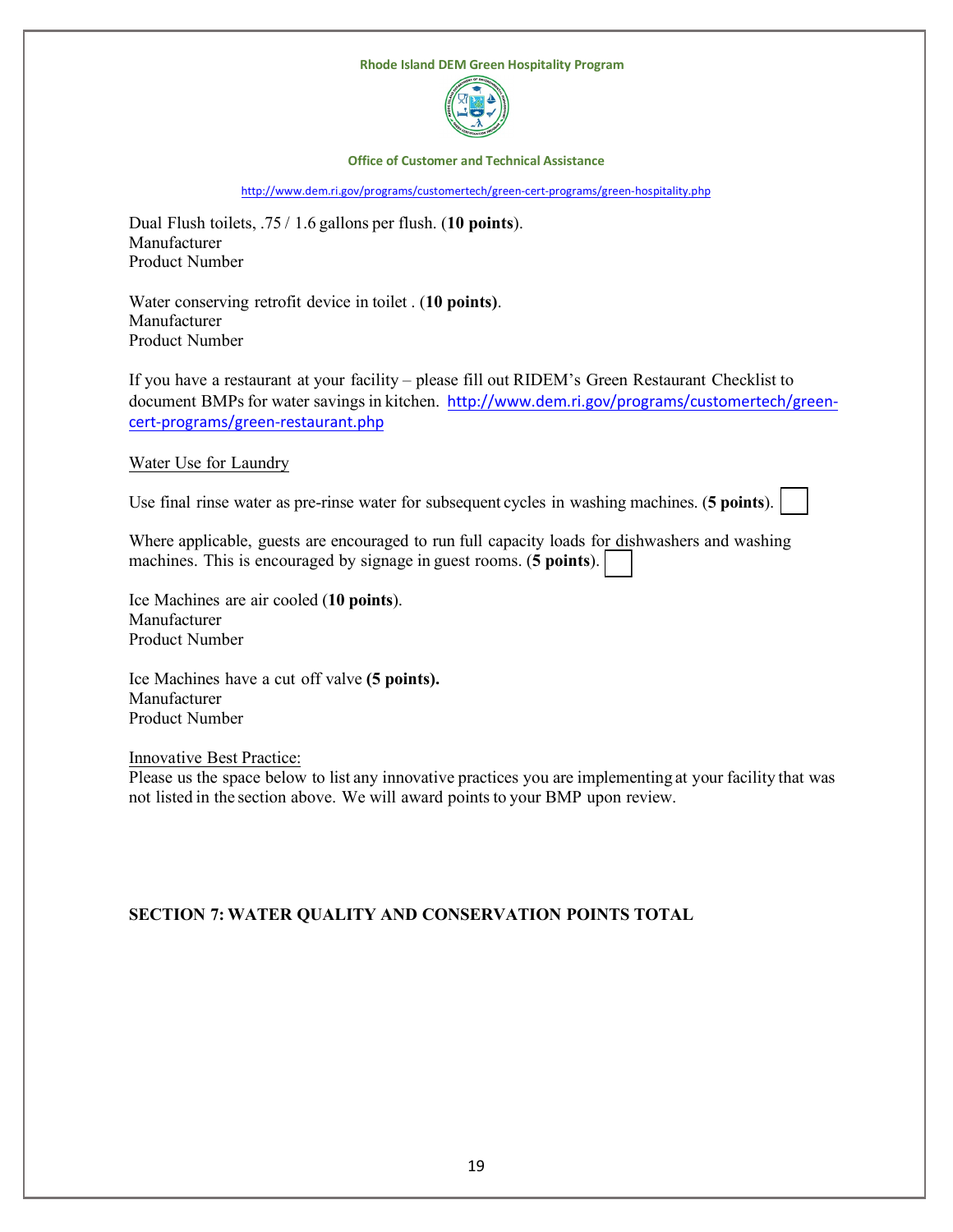

**Office of Customer and Technical Assistance**

<http://www.dem.ri.gov/programs/customertech/green-cert-programs/green-hospitality.php>

# **SECTION 8: INDOOR AIR QUALITY**

| Clean all air handler units and coils, at minimum, annually. Keep and follow a preventative maintenance<br>schedule and record of activities. (10 points).<br>Submit a current schedule with checklist |
|--------------------------------------------------------------------------------------------------------------------------------------------------------------------------------------------------------|
| Routine maintenance performed on air handlers and coils. Filters changed regularly. (10 points).<br>Dates of last 3 filter changes.                                                                    |
| Use of pleated MERV 8 rated filters. No metal mesh filters. (15 points).<br>Manufacturer                                                                                                               |
| Economizers are ensured to be working properly. (5 points).<br>Number of economizers and dates of last time each was checked                                                                           |
| Fans with humidity sensors in bathrooms. (5 points).                                                                                                                                                   |
| Individual PTAC units (package terminal air conditioner) cleaned yearly. (10 points).                                                                                                                  |
| If chemicals are used to clean HVAC and or PTAC ensure that chemicals and waste water from cleaning<br>is collected in waste water system and not into a storm drain. (10 points).                     |
| No chemicals used to clean HVAC and or PTAC units . (5 points).                                                                                                                                        |
| Waterlogged carpets are immediately lifted and dried. (5 points).                                                                                                                                      |
| Ceiling tiles, wallpaper, shower curtain, or other absorbent surfaces are routinely inspected for mold<br>and mildew. (5 points).                                                                      |
| Maintain a relative humidity between 35% and 55% throughout the whole facility. (5 points).                                                                                                            |
| Maintain HVAC inspection records for the following: Mold and Bacteria, Obstructions to Air flow,<br>Clean Drip Pans. (5 points).                                                                       |
| Facility is 100% smoke free including all guest rooms. (5 points).                                                                                                                                     |
| Use dehumidifiers. (5 points).                                                                                                                                                                         |
| Vent all exhaust to fans outside. (5 points).                                                                                                                                                          |
| Properly ventilate and filter all smoking guest rooms. Minimize or eliminate using deodorizers to mask<br>smells. (5 points).                                                                          |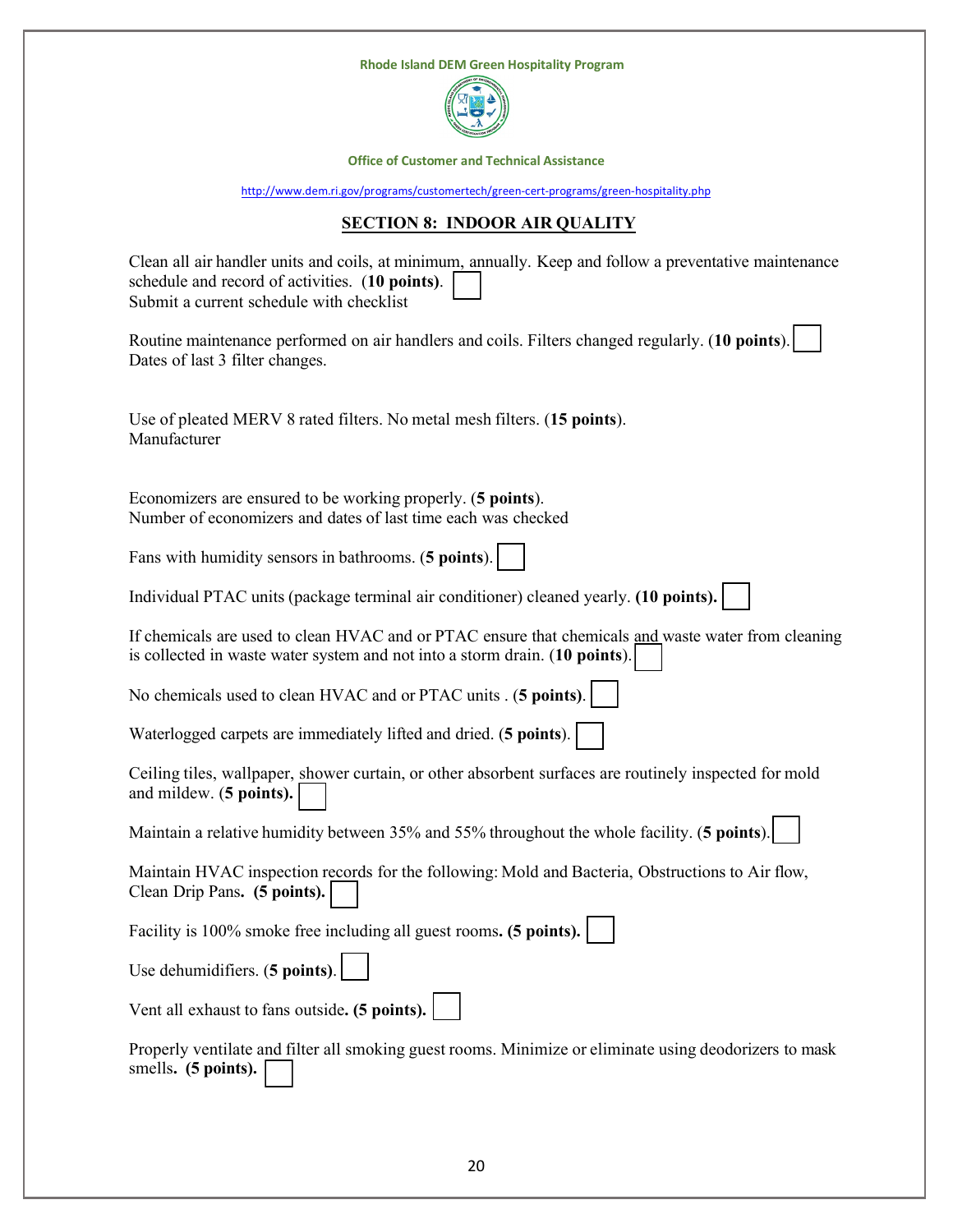

**Office of Customer and Technical Assistance**

<http://www.dem.ri.gov/programs/customertech/green-cert-programs/green-hospitality.php>

Regularly conducts test for gases such as carbon monoxide and radon and materials such as lead paint and asbestos**. (15 points).**

Eliminate the use or minimize the use of ozone depleting chlorofluorocarbons (CFCs) such as refrigerants and aerosols. Existing CFC products are received and recycled or disposed of. (**15 points**).

Innovative Best Practice:

Please use the space below to list any innovative practices you are implementing at your facility that was not listed in the section above. We will award points to your BMP upon

# **SECTION 8:INDOOR AIR QUALITY CATEGORY POINT TOTAL**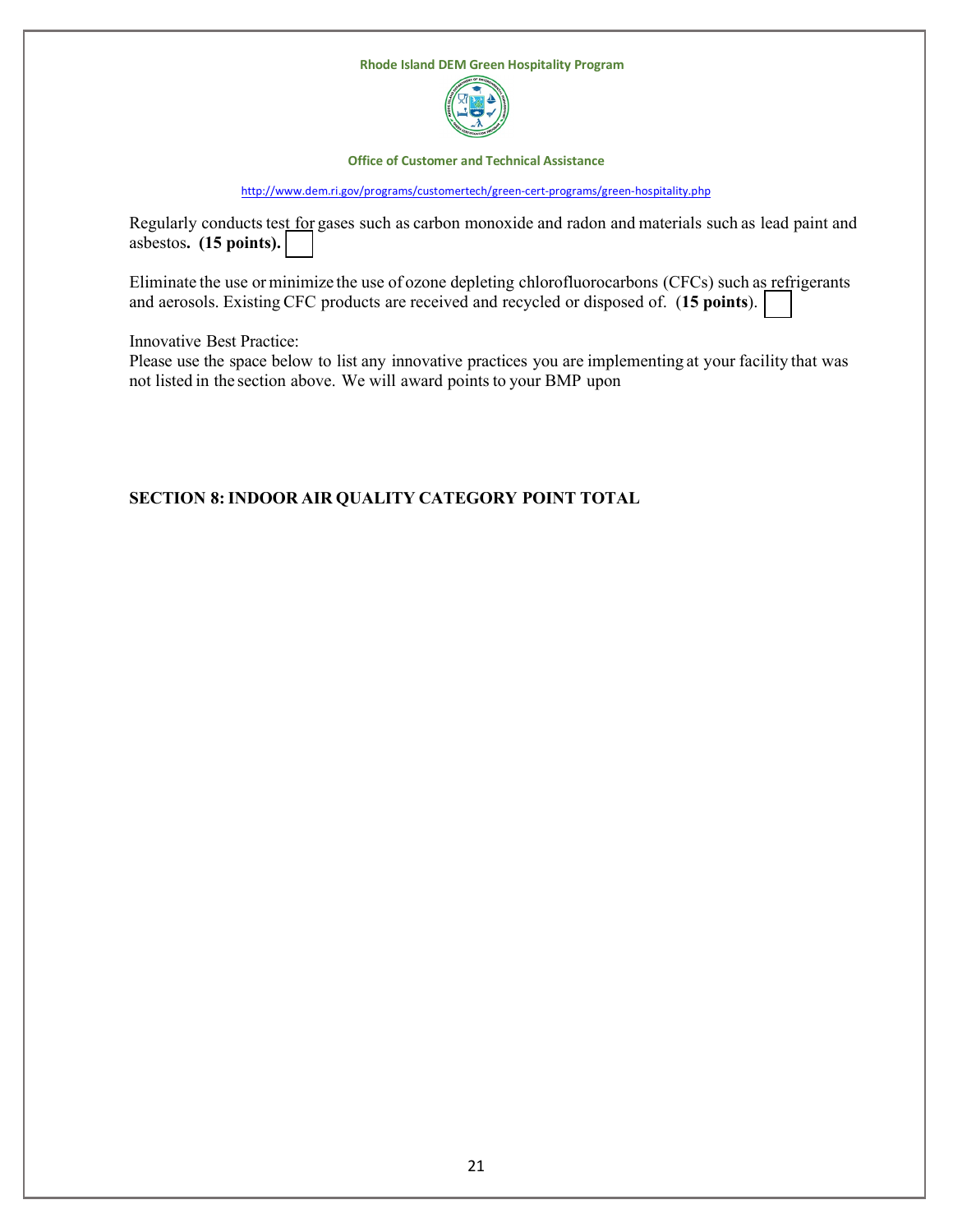

**Office of Customer and Technical Assistance**

<http://www.dem.ri.gov/programs/customertech/green-cert-programs/green-hospitality.php>



# **SECTION 9: ENERGY EFFICIENCY**

Have your local utility company or other provider conduct an energy audit of your facility. (**20 points)**. Date completed and by whom

Have a preventative maintenance schedule to clean and maximize efficiency in appliances. (**10 points)**. Submit current schedule with checklist.

Indicate which items are inspected on a routine schedule (**each one is worth 5 points)**.

- HVAC equipment
- Ventilation systems
- Lighting timers and sensors
- Refrigerators
- Stove and fryers
- Pool equipment
- Laundry exhaust vents
- Ground equipment

Use energy efficient lighting (LEDs). Indicate where these are being used (**each is worth 5 points).**:

- Lobby
- Hallways
- Public Restrooms
- **Offices**
- Restaurants and Bars
- Kitchen
- Conference Areas
- Guestrooms
- Exterior lighting including parking lot
- Exit lighting

Use programmable thermostats for HVAC Manufacturer (**5 points)**. Product Number

Use sensors or timers on outdoor lights Manufacturer (**5 points).**  Product Number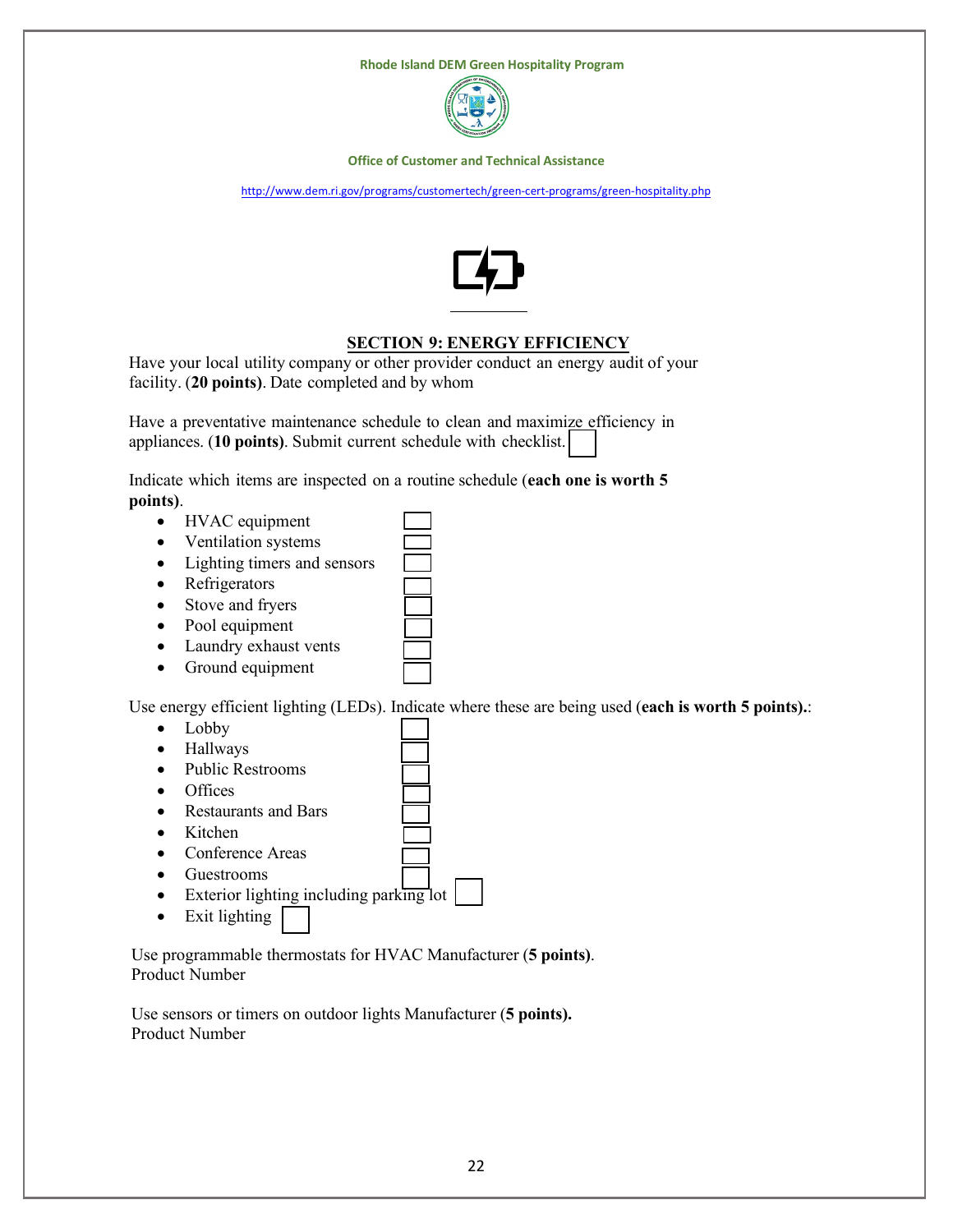

#### **Office of Customer and Technical Assistance**

<http://www.dem.ri.gov/programs/customertech/green-cert-programs/green-hospitality.php>

Install Low-E Thermal rated tinted windows **(10 points)** Manufacturer Product Number

Use on site renewable energy power such as solar panels, solar water, other. (**50 points)**. Item used

Purchase at least 5% green power or renewable energy certificates from a green power generation source in Rhode Island. **(30 points).** Green power source

Implement key card technology to control guest room energy use. i.e., when card is not in the slot, lights and other power sources automatically turn off. (**20 points)**.

Energy Star Appliances

Printers in office (**10 points)**  Manufacturer Product Number

Televisions **(10 points).** Manufacturer Product Number

Copiers in offices and business centers/ common areas (**10 points).** Manufacturer Product Number

Monitors **(10 points)** Manufacturer Product Number

Refrigerators(**10points)**  Manufacturer Product Number

Computers **(10 points)** Manufacturer Product Number

CeilingFans**(10points)** Manufacturer Product Number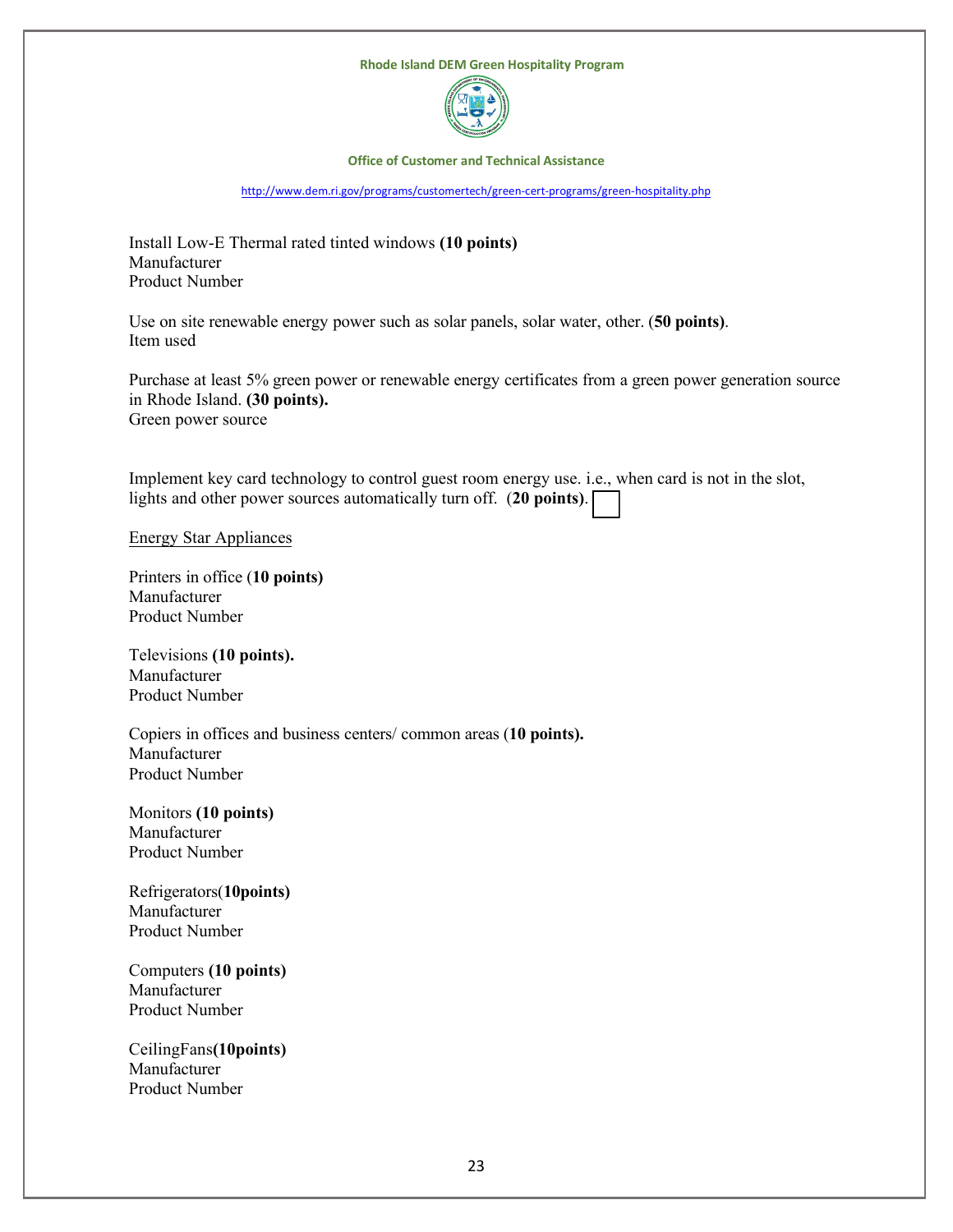

#### **Office of Customer and Technical Assistance**

<http://www.dem.ri.gov/programs/customertech/green-cert-programs/green-hospitality.php>

Boilers/Water Heaters (**10 points)** Manufacturer Product Number

Dehumidifiers (**10 points)** Manufacturer Product Number

Ventilation (**10 points**) **Manufacturer** Product Number

Central AC units (**10 points**) Manufacturer Product Number

Freezer (**10 points**) Manufacturer Product Number

Ice Machine (**10 points)** Manufacturer Product Number

Dishwashers (**10 points)** Manufacturer Product Number

Hot Food holders (**10 points**) Manufacturer Product Number

Fryers (**10 points)** Manufacturer Product Number

Vending Machines (**10 points)** Manufacturer Product Number

In room coffee makers (**10 points)**Manufacturer Product Number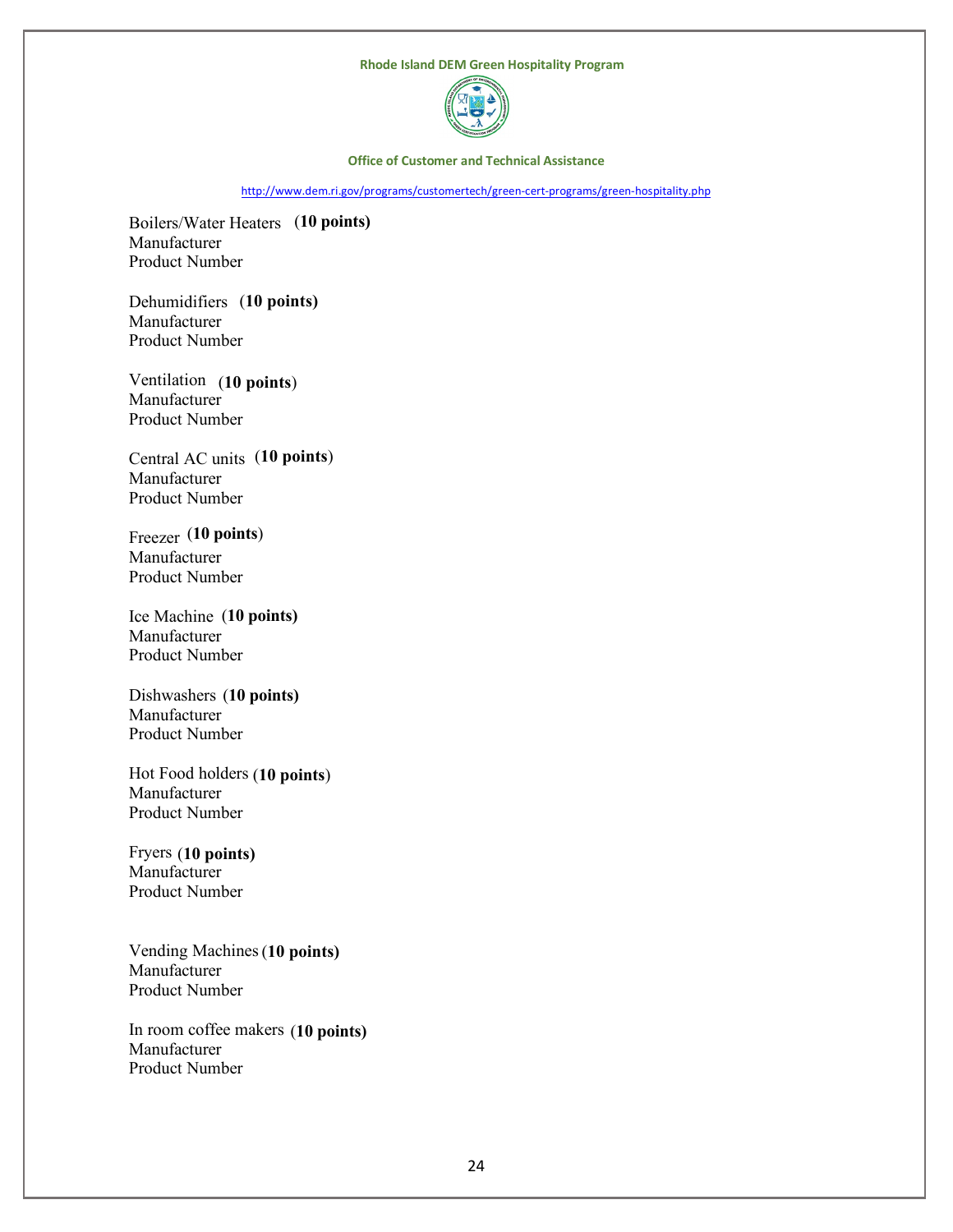



**Office of Customer and Technical Assistance**

<http://www.dem.ri.gov/programs/customertech/green-cert-programs/green-hospitality.php>

| Public restroom hand dryers (10 points)<br>Manufacturer<br>Product Number                          |
|----------------------------------------------------------------------------------------------------|
| Use AC units with a SEER rating of 12 or higher (10 points)                                        |
| Weather stripping and caulking on doors and windows replaced (10 points)                           |
| Air conditioning air inlet and vents kept un-obstructed (10 points)                                |
| Controlled HVAC demand usage in the hallways and common areas (10 points)                          |
| Effective use of shade to reduce cooling costs (10 points)                                         |
| Ducts and registers kept clear (10 points)                                                         |
| Lighting and appliances off in guestrooms when not in use (10 points)                              |
| Drapes opened to clean with natural light (10 points)                                              |
| Refrigerator coils kept clan (10 points)                                                           |
| Wash linens in cold water (10 points)                                                              |
| Lint filters emptied regular (10 points)                                                           |
| Pool cover or chemical thermal cover used (10 points)                                              |
| Pool and hot tub or saunas on a timer (10 points)                                                  |
| Vinyl curtains on loading docks (10 points)                                                        |
| Installation of green roof and walls (30 points)                                                   |
| Real time energy monitoring (10 points)                                                            |
| Onsite electrical generation (10 points)<br>Hybrid or electric vehicles used on site $(20$ points) |

Innovative Best Practice:

Please us the space below to list any innovative practices you are implementing at your facility that was not listed in the section above. We will award points to your BMP upon review.

# **SECTION 9 ENERGY EFFICIENCY TOTAL:**